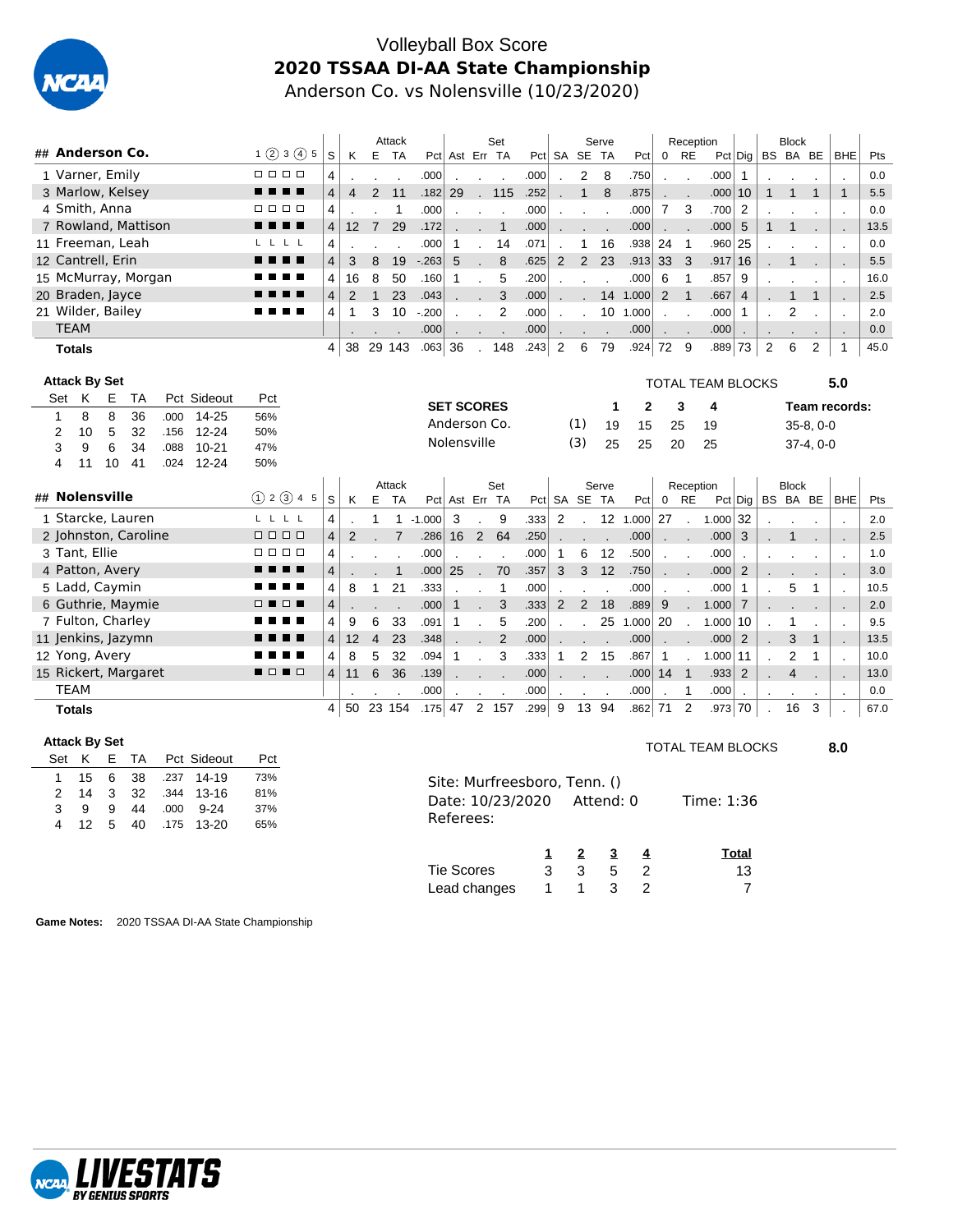

#### Play-by-Play Summary (1st set) Anderson Co. vs Nolensville (10/23/2020) **2020 TSSAA DI-AA State Championship**

AND: Marlow, Kelsey; Rowland, Mattison; Cantrell, Erin; McMurray, Morgan; Braden, Jayce; Wilder, Bailey; libero Freeman, Leah. NOL: Patton, Avery; Ladd, Caymin; Fulton, Charley; Jenkins, Jazymn; Yong, Avery; Rickert, Margaret; libero Starcke, Lauren. 0-1 [Fulton, Charley] Kill by Cantrell, Erin (from Marlow, Kelsey). 1-1 [Cantrell, Erin] Kill by Yong, Avery (from Patton, Avery). 1-1 Substitution: Tant, Ellie. 1-2 [Tant, Ellie] Service Error. 2-2 [Braden, Jayce] Kill by Ladd, Caymin (from Patton, Avery). 2-2 Substitution: Johnston, Caroline. 2-2 Substitution: Smith, Anna. 3-2 [Yong, Avery] Attack Error by McMurray, Morgan (from Freeman, Leah). 4-2 [Yong, Avery] Kill by Rickert, Margaret (from Johnston, Caroline). 4-3 [Yong, Avery] Kill by Rowland, Mattison (from Marlow, Kelsey). 4-4 [Freeman, Leah] Attack Error by Rickert, Margaret (from Johnston, Caroline). 5-4 [Freeman, Leah] Kill by Ladd, Caymin (from Johnston, Caroline). 5-4 Substitution: Guthrie, Maymie. 6-4 [Guthrie, Maymie] Kill by Ladd, Caymin (from Team). 6-5 [Guthrie, Maymie] Kill by McMurray, Morgan (from Marlow, Kelsey). 7-5 [Marlow, Kelsey] Kill by Ladd, Caymin (from Johnston, Caroline). 7-6 [Starcke, Lauren] Kill by McMurray, Morgan (from Marlow, Kelsey). 7-6 Substitution: Varner, Emily. 8-6 [Varner, Emily] Kill by Jenkins, Jazymn (from Johnston, Caroline). 9-6 [Patton, Avery] Service Ace (Braden, Jayce). 9-7 [Patton, Avery] Service Error. 10-7 [Wilder, Bailey] Kill by Jenkins, Jazymn (from Patton, Avery). 11-7 [Fulton, Charley] Attack Error by McMurray, Morgan (from Marlow, Kelsey). 12-7 [Fulton, Charley] Attack Error by Cantrell, Erin (from Marlow, Kelsey). *Timeout Anderson Co.* 13-7 [Fulton, Charley] Attack Error by Rowland, Mattison (from Marlow, Kelsey). 14-7 [Fulton, Charley] Kill by Yong, Avery (from Patton, Avery). 15-7 [Fulton, Charley] Attack Error by Braden, Jayce (from Marlow, Kelsey). 16-7 [Fulton, Charley] Kill by Yong, Avery (from Starcke, Lauren). *Timeout Anderson Co.* 16-8 [Fulton, Charley] Attack Error by Yong, Avery (from Patton, Avery). 17-8 [Cantrell, Erin] Kill by Jenkins, Jazymn (from Patton, Avery). 17-9 [Tant, Ellie] Service Error. 17-10 [Braden, Jayce] Attack Error by Yong, Avery (from Patton, Avery). 18-10 [Braden, Jayce] Kill by Rickert, Margaret (from Patton, Avery). 18-11 [Yong, Avery] Kill by McMurray, Morgan (from Marlow, Kelsey). 18-12 [Freeman, Leah] Attack Error by Ladd, Caymin (from Johnston, Caroline). 19-12 [Freeman, Leah] Kill by Rickert, Margaret (from Johnston, Caroline). 19-13 [Guthrie, Maymie] Kill by Marlow, Kelsey (from Cantrell, Erin). 20-13 [Marlow, Kelsey] Kill by Fulton, Charley (from Johnston, Caroline). 20-14 [Starcke, Lauren] Attack Error by Fulton, Charley (from Johnston, Caroline). 21-14 [Varner, Emily] Service Error. 21-15 [Patton, Avery] Service Error. 21-16 [Wilder, Bailey] Kill by Rowland, Mattison (from Marlow, Kelsey). *Timeout Nolensville* 21-17 [Wilder, Bailey] Attack Error by Jenkins, Jazymn (from Patton, Avery). 22-17 [Wilder, Bailey] Attack Error by Cantrell, Erin (from Team). 22-18 [Fulton, Charley] Kill by Cantrell, Erin (from Marlow, Kelsey). 23-18 [Cantrell, Erin] Kill by Jenkins, Jazymn (from Patton, Avery), block error by Marlow, Kelsey. 24-18 [Tant, Ellie] Attack Error by Rowland, Mattison (from Marlow, Kelsey). 24-19 [Tant, Ellie] Service Error.

25-19 [Braden, Jayce] Attack Error by Rowland, Mattison (from Marlow, Kelsey).

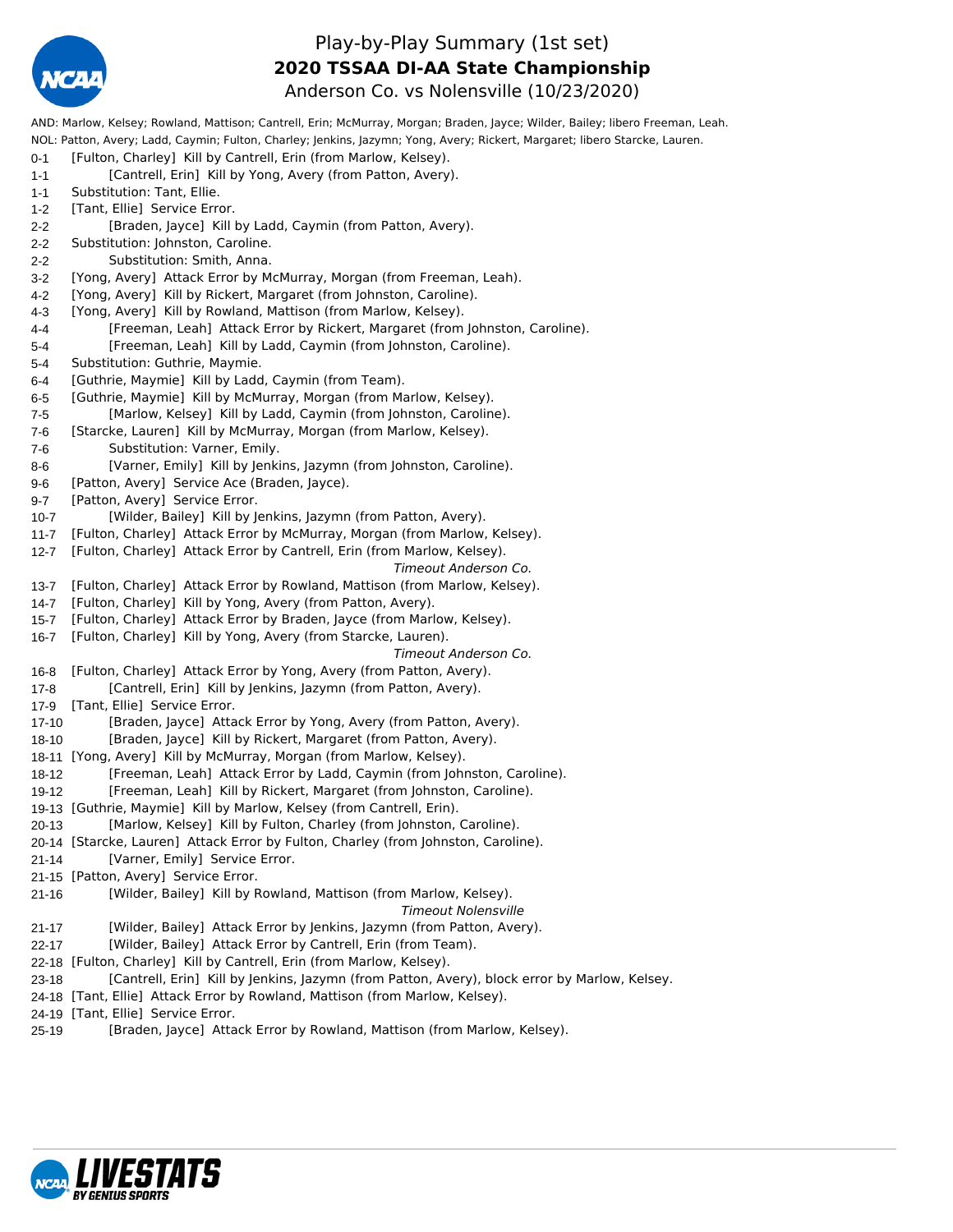

#### Match Report - Set 1 **2020 TSSAA DI-AA State Championship** Anderson Co. vs Nolensville (10/23/2020)

|                      |        |           |    |               |               | Attack         |        |                |               | Set              |      |              |              | Serve   |                         |                   | Reception      |                          |                 |          | <b>Block</b> |              |     |
|----------------------|--------|-----------|----|---------------|---------------|----------------|--------|----------------|---------------|------------------|------|--------------|--------------|---------|-------------------------|-------------------|----------------|--------------------------|-----------------|----------|--------------|--------------|-----|
| ## Anderson Co.      |        | 1 2 3 4 5 | S. | K             |               | E TA           |        | Pct Ast Err TA |               |                  |      | Pct SA SE TA |              |         | Pct                     | $\overline{0}$    | RE             |                          | $Pct  $ Dig $ $ | BS BA BE |              | <b>BHE</b>   | Pts |
| 1 Varner, Emily      | $\Box$ |           |    |               |               |                | .000   |                |               |                  | .000 |              | $\mathbf{1}$ | 2       | .500                    |                   |                | .000                     |                 |          |              |              | 0.0 |
| 3 Marlow, Kelsey     | п      |           |    |               |               | $\overline{4}$ | .250   | $\overline{7}$ | $\mathbf{r}$  | 26               | .269 | $\mathbf{r}$ | $\sim$       |         | 2 1.000                 | <b>CONTRACTOR</b> | $\sim$         | .000                     | 4               |          |              |              | 1.0 |
| 4 Smith, Anna        | ◻      |           |    |               |               |                | .000   |                | $\sim$ $\sim$ |                  | .000 | $\mathbf{r}$ |              | $\sim$  | .000                    | 4                 | $\cdot$        | 1.000                    |                 |          |              |              | 0.0 |
| 7 Rowland, Mattison  | п      |           |    | 2             | 3             | $-7$           | $-143$ |                | $\sim$        | $\sim$           | .000 | $\mathbf{r}$ |              |         | .000                    |                   | $\sim$         | .000                     | $\cdot$         |          |              |              | 2.0 |
| 11 Freeman, Leah     |        |           |    |               |               |                | .000   |                | $\sim$        | 5                | .000 |              |              | 4       | 1.000                   | 4                 |                | 1.000                    | 6               |          |              | $\mathbf{r}$ | 0.0 |
| 12 Cantrell, Erin    | п      |           |    | $\mathcal{P}$ | $\mathcal{P}$ | 6              | .000   |                |               | 2                | .500 | $\mathbf{r}$ | $\sim$       |         | $3 \quad 1.000 \mid 10$ |                   |                | . 1.000   4              |                 |          |              | <b>.</b>     | 2.0 |
| 15 McMurray, Morgan  | п      |           |    | 3             | 2             | 12             | .083   |                | $\sim$        | $\sim$           | .000 |              |              | $\cdot$ | .000                    |                   |                | 1.000                    | 2               |          |              |              | 3.0 |
| 20 Braden, Jayce     | п      |           |    |               |               | 6              | $-167$ |                | $\sim$        | $\sim$ 100 $\mu$ | .000 | $\mathbf{r}$ | $\sim$       |         | 4 1.000                 | $\mathbf{r}$      | $\overline{1}$ | .000                     |                 |          |              | $\mathbf{r}$ | 0.0 |
| 21 Wilder, Bailey    | п      |           |    |               |               |                | .000   |                |               |                  | .000 | $\cdot$      |              | 4       | 1.000                   |                   | $\blacksquare$ | .000                     |                 | $\cdot$  |              |              | 0.0 |
| <b>TEAM</b>          |        |           |    |               |               |                | .000   |                |               |                  | .000 |              |              |         | .000                    | $\sim$ 100 $\pm$  | $\cdot$        | 000                      |                 |          |              |              | 0.0 |
| <b>Totals</b>        |        |           | 4  | 8             | 8             | 36             | .000   | -8             |               | 33               | .242 |              | $\mathbf{1}$ | 19      | .947                    | 19                | $\overline{1}$ | .950 16                  |                 |          |              |              | 8.0 |
| <b>Attack By Set</b> |        |           |    |               |               |                |        |                |               |                  |      |              |              |         |                         |                   |                | <b>TOTAL TEAM BLOCKS</b> |                 |          |              | 0.0          |     |

| Set | Κ               | E. | ТA                   |      | Pct Sideout | Pct    |               |   |    |    |           |      | <b>SET SCORES</b> |        |              |      |                |       | $\mathbf{2}$ |                | 3                    | 4         |                |    |              |             | Team records:  |      |
|-----|-----------------|----|----------------------|------|-------------|--------|---------------|---|----|----|-----------|------|-------------------|--------|--------------|------|----------------|-------|--------------|----------------|----------------------|-----------|----------------|----|--------------|-------------|----------------|------|
|     | 8               | 8  | 36                   | .000 | $14 - 25$   | 56%    |               |   |    |    |           |      |                   |        |              |      |                |       |              |                |                      |           |                |    |              |             |                |      |
| 2   | 10              | 5  | 32                   | .156 | $12 - 24$   | 50%    |               |   |    |    |           |      |                   |        | Anderson Co. |      | (1)            | 19    | 15           | 25             |                      | 19        |                |    |              | $35-8, 0-0$ |                |      |
| 3   | 9               | 6  | 34                   | .088 | $10 - 21$   | 47%    |               |   |    |    |           |      | Nolensville       |        |              |      | (3)            | 25    | 25           | 20             |                      | 25        |                |    |              | $37-4, 0-0$ |                |      |
| 4   | 11              | 10 | 41                   | .024 | $12 - 24$   | 50%    |               |   |    |    |           |      |                   |        |              |      |                |       |              |                |                      |           |                |    |              |             |                |      |
|     |                 |    |                      |      |             |        |               |   |    |    | Attack    |      |                   |        | Set          |      |                | Serve |              |                |                      | Reception |                |    | <b>Block</b> |             |                |      |
|     | ## Nolensville  |    |                      |      |             |        | $(1)$ 2 3 4 5 | S | K  | E. | <b>TA</b> |      | Pct Ast Err       |        | <b>TA</b>    |      | Pct SA SE      | TA    | Pct          | 0              | RE                   |           | Pct   Dig      | BS |              | BA BE       | <b>BHE</b>     | Pts  |
|     |                 |    | 1 Starcke, Lauren    |      |             |        |               |   |    |    |           | .000 | 1                 |        | 2            | .500 |                | 2     | 1.000        | 7              |                      | 1.000     | 9              |    |              |             |                | 0.0  |
|     |                 |    | 2 Johnston, Caroline |      |             | $\Box$ |               |   |    |    | 2         | .000 | 6                 |        | 16           | .375 |                |       | .000         | $\cdot$        | $\cdot$              | .000      |                |    |              |             |                | 0.0  |
|     | 3 Tant, Ellie   |    |                      |      |             | □      |               |   |    |    |           | .000 |                   |        |              | .000 | 3              | 4     | .250         |                |                      | .000      |                |    |              |             |                | 0.0  |
|     | 4 Patton, Avery |    |                      |      |             | п      |               |   |    |    |           | .000 | 7                 | $\sim$ | 17           | .412 | $\overline{2}$ | 3     | .333         |                | $\mathbf{r}$         | .000      |                |    |              |             |                | 1.0  |
|     | 5 Ladd, Caymin  |    |                      |      |             | п      |               |   | 4  |    | 8         | .375 |                   |        |              | .000 |                |       | .000         |                |                      | .000      |                |    |              |             |                | 4.0  |
|     |                 |    | 6 Guthrie, Maymie    |      |             | $\Box$ |               |   |    |    |           | .000 |                   |        |              | .000 |                | 3     | 1.000        | 3              | $\cdot$              | 1.000     |                |    |              |             |                | 0.0  |
|     |                 |    | 7 Fulton, Charley    |      |             | п      |               |   |    |    |           | .000 |                   |        |              | .000 |                | 9     | 1.000        | -5             |                      | 1.000     | 3              |    |              |             |                | 1.0  |
|     |                 |    | 11 Jenkins, Jazymn   |      |             | п      |               |   | 4  |    | 5         | .600 |                   |        |              | .000 |                |       | .000         | $\cdot$        | $\ddot{\phantom{0}}$ | .000      | 2              |    |              |             | $\blacksquare$ | 4.0  |
|     | 12 Yong, Avery  |    |                      |      |             | ▬      |               |   | 3  | 2  | 8         | .125 |                   |        |              | .000 |                | 4     | 1.000        | -1             |                      | 1.000     | 2              |    |              |             |                | 3.0  |
|     |                 |    | 15 Rickert, Margaret |      |             | п      |               |   | 3  |    | 8         | .250 |                   |        |              | .000 |                |       | .000         | $\overline{2}$ | $\cdot$              | 1.000     | $\cdot$        |    |              |             | $\mathbf{r}$   | 3.0  |
|     | TEAM            |    |                      |      |             |        |               |   |    |    |           | .000 |                   |        |              | .000 |                |       | .000         | $\blacksquare$ | $\cdot$              | .000      | $\blacksquare$ |    |              | $\bullet$   | $\sim$         | 0.0  |
|     | <b>Totals</b>   |    |                      |      |             |        |               | 4 | 15 | 6  | 38        | .237 | 14                |        | 36           | .389 | 5              | 25    | .800         | 18             |                      | 1.000 18  |                |    |              |             |                | 16.0 |

 $0.0$ 

| <b>Attack By Set</b> |    |   |    |      |             |     |                   |                                                                            |              |   |                | TOTAL TEAM BLOCKS |  |  |  |  |  |  |  |  |
|----------------------|----|---|----|------|-------------|-----|-------------------|----------------------------------------------------------------------------|--------------|---|----------------|-------------------|--|--|--|--|--|--|--|--|
| Set                  | K  | E | TA |      | Pct Sideout | Pct |                   |                                                                            |              |   |                |                   |  |  |  |  |  |  |  |  |
|                      | 15 | 6 | 38 | .237 | 14-19       | 73% |                   |                                                                            |              |   |                |                   |  |  |  |  |  |  |  |  |
| 2                    | 14 | 3 | 32 | .344 | $13 - 16$   | 81% |                   |                                                                            |              |   |                | Time: 1:36        |  |  |  |  |  |  |  |  |
| 3                    | 9  | 9 | 44 | .000 | $9 - 24$    | 37% |                   | Site: Murfreesboro, Tenn. ()<br>Date: 10/23/2020<br>Attend: 0<br>Referees: |              |   |                |                   |  |  |  |  |  |  |  |  |
| 4                    | 12 | 5 | 40 | .175 | $13 - 20$   | 65% |                   |                                                                            |              |   |                |                   |  |  |  |  |  |  |  |  |
|                      |    |   |    |      |             |     |                   |                                                                            | $\mathbf{2}$ | 3 | 4              | <b>Total</b>      |  |  |  |  |  |  |  |  |
|                      |    |   |    |      |             |     | <b>Tie Scores</b> | 3                                                                          | 3            | 5 | -2             | 13                |  |  |  |  |  |  |  |  |
|                      |    |   |    |      |             |     | Lead changes      |                                                                            |              | 3 | $\overline{2}$ |                   |  |  |  |  |  |  |  |  |

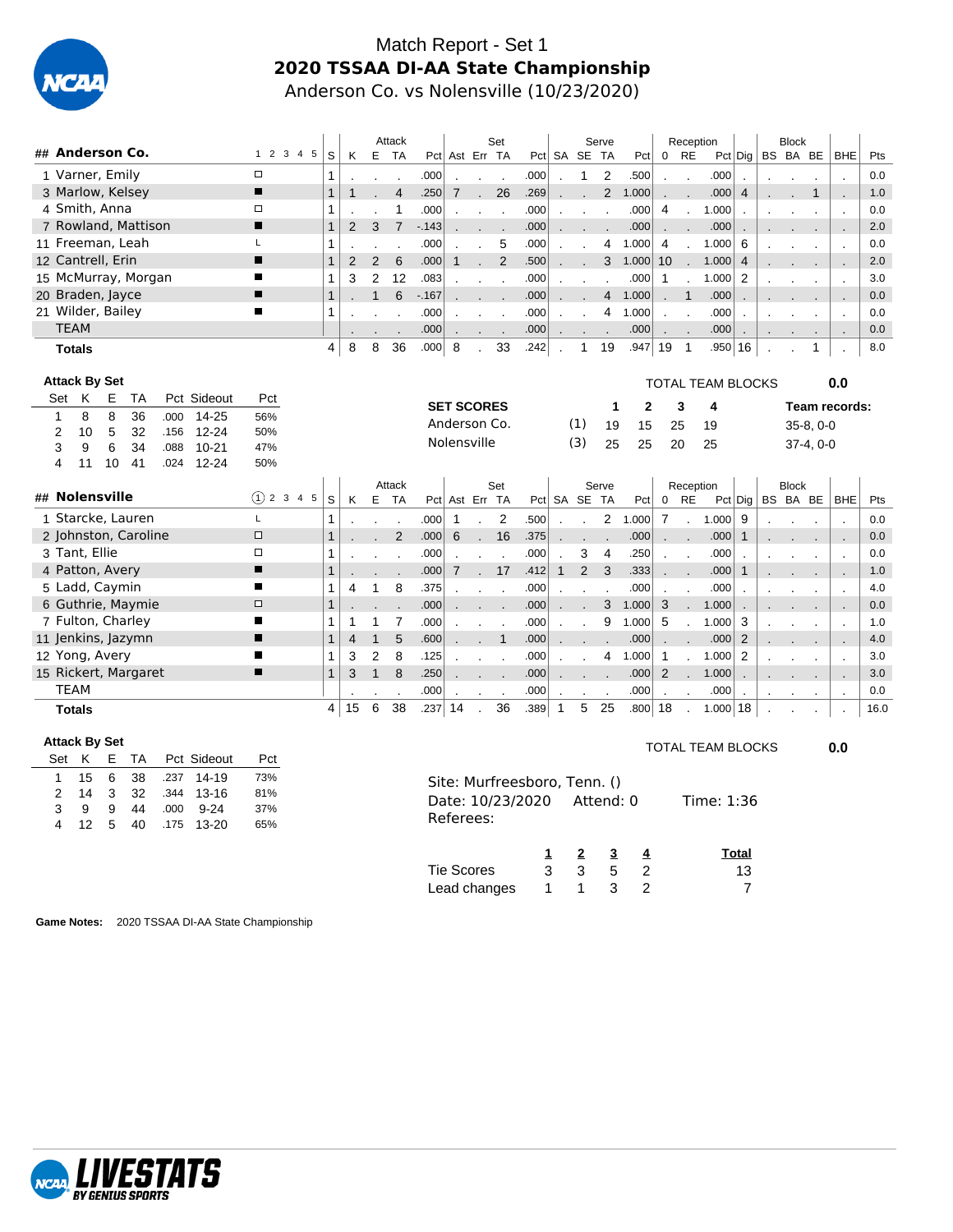

#### Play-by-Play Summary (2nd set) Anderson Co. vs Nolensville (10/23/2020) **2020 TSSAA DI-AA State Championship**

AND: Marlow, Kelsey; Rowland, Mattison; McMurray, Morgan; Braden, Jayce; Wilder, Bailey; Cantrell, Erin; libero Freeman, Leah. NOL: Patton, Avery; Ladd, Caymin; Guthrie, Maymie; Fulton, Charley; Jenkins, Jazymn; Yong, Avery; libero Starcke, Lauren. 0-0 Substitution: Cantrell, Erin. 0-1 [Cantrell, Erin] Kill by Rowland, Mattison (from Marlow, Kelsey). 0-2 [Cantrell, Erin] Kill by Rowland, Mattison (from Marlow, Kelsey). 1-2 [Cantrell, Erin] Service Error. 1-2 Substitution: Rickert, Margaret. 2-2 [Fulton, Charley] Kill by Rickert, Margaret (from Patton, Avery). 3-2 [Fulton, Charley] Kill by Jenkins, Jazymn (from Patton, Avery). 3-3 [Fulton, Charley] Kill by Marlow, Kelsey (from Cantrell, Erin). 4-3 [Braden, Jayce] Kill by Jenkins, Jazymn (from Patton, Avery). 4-3 Substitution: Smith, Anna. 4-3 Substitution: Tant, Ellie. 4-4 [Tant, Ellie] Kill by McMurray, Morgan (from Marlow, Kelsey), block error by Yong, Avery. 5-4 [Freeman, Leah] Service Error. 5-4 Substitution: Johnston, Caroline. 6-4 [Yong, Avery] Attack Error by Wilder, Bailey (from Marlow, Kelsey). 7-4 [Yong, Avery] Service Ace (Smith, Anna). 8-4 [Yong, Avery] Kill by Ladd, Caymin (from Johnston, Caroline). 8-5 [Yong, Avery] Service Error. 9-5 [Marlow, Kelsey] Kill by Rickert, Margaret (from Johnston, Caroline). 10-5 [Guthrie, Maymie] Kill by Fulton, Charley (from Team). *Timeout Anderson Co.* 10-6 [Guthrie, Maymie] Kill by McMurray, Morgan (from Marlow, Kelsey). 10-6 Substitution: Varner, Emily. 11-6 [Varner, Emily] Kill by Fulton, Charley (from Johnston, Caroline). 11-7 [Starcke, Lauren] Attack Error by Fulton, Charley (from Johnston, Caroline). 12-7 [Wilder, Bailey] Kill by Fulton, Charley (from Starcke, Lauren). 13-7 [Patton, Avery] Attack Error by Rowland, Mattison (from Marlow, Kelsey). 13-8 [Patton, Avery] Kill by Braden, Jayce (from McMurray, Morgan). 14-8 [Cantrell, Erin] Kill by Yong, Avery (from Guthrie, Maymie). 15-8 [Fulton, Charley] Kill by Jenkins, Jazymn (from Patton, Avery). 16-8 [Fulton, Charley] Attack Error by Rowland, Mattison (block by Jenkins, Jazymn; Yong, Avery). *Timeout Anderson Co.* 16-9 [Fulton, Charley] Kill by Marlow, Kelsey (from Cantrell, Erin). 17-9 [Braden, Jayce] Kill by Rickert, Margaret (from Patton, Avery). 17-10 [Tant, Ellie] Kill by McMurray, Morgan (from Cantrell, Erin). 18-10 [Freeman, Leah] Attack Error by Marlow, Kelsey (block by Rickert, Margaret; Ladd, Caymin). 18-11 [Yong, Avery] Kill by McMurray, Morgan (from Marlow, Kelsey), block error by Ladd, Caymin. 19-11 [Marlow, Kelsey] Attack Error by McMurray, Morgan (block by Ladd, Caymin; Rickert, Margaret). 19-12 [Guthrie, Maymie] Service Error. 20-12 [Varner, Emily] Service Error. 20-13 [Starcke, Lauren] Attack Error by Yong, Avery (from Johnston, Caroline). 21-13 [Wilder, Bailey] Kill by Johnston, Caroline (from Fulton, Charley). 22-13 [Patton, Avery] Service Ace (Cantrell, Erin). 23-13 [Patton, Avery] Service Ace (Cantrell, Erin). 23-14 [Patton, Avery] Attack Error by Fulton, Charley (from Patton, Avery). 23-15 [Cantrell, Erin] Kill by Rowland, Mattison (from Marlow, Kelsey).

- 24-15 [Cantrell, Erin] Kill by Yong, Avery (from Patton, Avery).
- 25-15 [Fulton, Charley] Kill by Jenkins, Jazymn (from Patton, Avery), block error by Braden, Jayce.

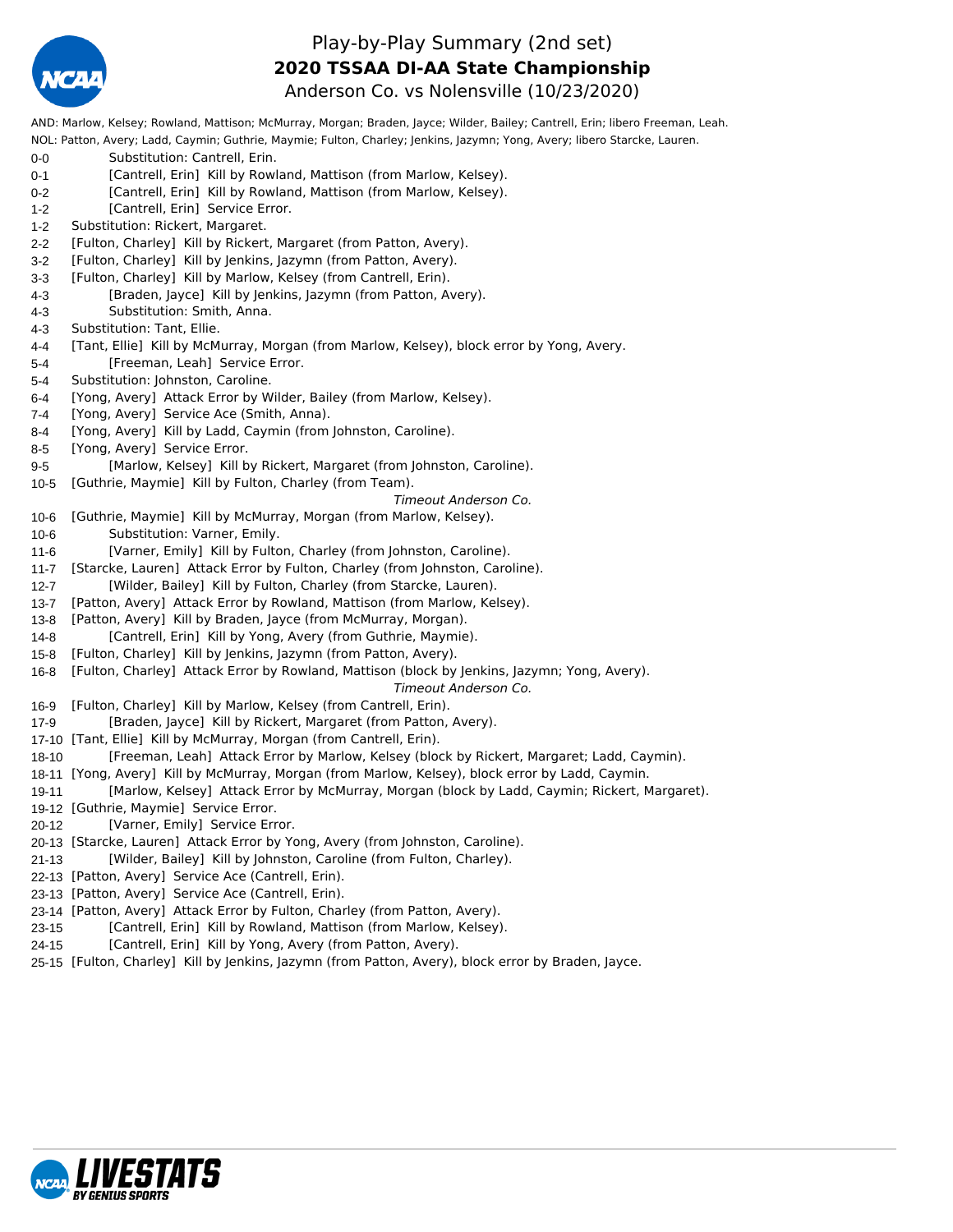

#### Match Report - Set 2 **2020 TSSAA DI-AA State Championship** Anderson Co. vs Nolensville (10/23/2020)

|                     |                  |     |    |               | Attack    |        |                |              | Set          |       |                             |              | Serve        |                   |                   | Reception            |       |           |          | <b>Block</b> |              |      |
|---------------------|------------------|-----|----|---------------|-----------|--------|----------------|--------------|--------------|-------|-----------------------------|--------------|--------------|-------------------|-------------------|----------------------|-------|-----------|----------|--------------|--------------|------|
| ## Anderson Co.     | 1(2)<br>3<br>4 5 | s l | K  | E             | <b>TA</b> |        | Pct Ast Err TA |              |              |       |                             | Pct SA SE TA |              | Pct               | $\overline{0}$    | <b>RE</b>            |       | Pct   Dig | BS BA BE |              | <b>BHE</b>   | Pts  |
| 1 Varner, Emily     | $\Box$           |     |    |               |           | .000   |                |              |              | .000  |                             |              | 2            | .500              |                   |                      | .000  |           |          |              |              | 0.0  |
| 3 Marlow, Kelsey    | п                |     |    |               | 3         | .333   | 6              |              | 28           | .214  |                             | $\mathbf{r}$ | $\mathbf{2}$ | 1.000             |                   | $\ddot{\phantom{a}}$ | .000  |           |          |              | $\mathbf{r}$ | 2.0  |
| 4 Smith, Anna       | $\Box$           |     |    |               |           | .000   |                |              |              | .000  |                             |              |              | .000              | 2                 |                      | .667  |           |          |              |              | 0.0  |
| 7 Rowland, Mattison | п                |     | 3  | $\mathcal{P}$ | 9         | .111   |                |              |              | .000  |                             |              |              | .000              | <b>COLLECTION</b> | $\ddot{\phantom{a}}$ | .000  |           |          |              |              | 3.0  |
| 11 Freeman, Leah    |                  |     |    |               |           | .000   |                |              |              | .000  |                             |              | 2            | .500 <sub>1</sub> | 5                 |                      | 1.000 | 5         |          |              |              | 0.0  |
| 12 Cantrell, Erin   | п                |     |    |               | 2         | .000   | 3              |              | 3            | 1.000 | $\mathcal{L}^{\mathcal{L}}$ | $1 \quad$    | 6            | .833              | 10 <sup>1</sup>   | 2                    | .833  | 2         |          |              | - 11         | 0.0  |
| 15 McMurray, Morgan |                  |     | 4  |               |           | .429   |                |              | 2            | .500  |                             |              |              | .000              |                   |                      | 1.000 | 3         |          |              |              | 4.0  |
| 20 Braden, Jayce    | п                |     |    |               | 8         | .125   |                | $\mathbf{r}$ | $\mathbf{3}$ | .000  | $\mathbf{r}$                | $\mathbf{r}$ |              | 2 1.000           | $\mathbf{1}$      | $\sim$               | 1.000 |           |          |              |              | 1.0  |
| 21 Wilder, Bailey   |                  |     |    |               | 3         | $-333$ |                |              |              | .000  |                             |              | 2            | 1.000             |                   | $\cdot$              | .000  |           |          |              |              | 0.0  |
| <b>TEAM</b>         |                  |     |    |               |           | .000   |                |              |              | .000  |                             |              |              | .000              |                   | $\cdot$              | .000  |           |          |              |              | 0.0  |
| <b>Totals</b>       |                  | 4   | 10 | 5             | 32        | .156   | 10             |              | 37           | .270  |                             | 3            | 16           | .812              | 19                | 3                    | .864  | 12        |          |              |              | 10.0 |

|     |               | <b>Attack By Set</b> |                      |      |             |                |              |    |                |                |      |                   |                      |                |      |                |              |                  |         |                      |                               | <b>TOTAL TEAM BLOCKS</b> |                       |                |                |             | 0.0                      |      |
|-----|---------------|----------------------|----------------------|------|-------------|----------------|--------------|----|----------------|----------------|------|-------------------|----------------------|----------------|------|----------------|--------------|------------------|---------|----------------------|-------------------------------|--------------------------|-----------------------|----------------|----------------|-------------|--------------------------|------|
| Set | K             | E                    | TA                   |      | Pct Sideout | Pct            |              |    |                |                |      | <b>SET SCORES</b> |                      |                |      |                |              |                  | 2       |                      | 3                             | 4                        |                       |                |                |             | Team records:            |      |
|     | 8             | 8                    | 36                   | .000 | 14-25       | 56%            |              |    |                |                |      | Anderson Co.      |                      |                |      |                |              |                  |         |                      |                               |                          |                       |                |                |             |                          |      |
| 2   | 10            | 5                    | 32                   | .156 | $12 - 24$   | 50%            |              |    |                |                |      |                   |                      |                |      |                | (1)          | 19               | 15      |                      | 25                            | 19                       |                       |                |                | $35-8, 0-0$ |                          |      |
| 3   | 9             | 6                    | 34                   | .088 | $10 - 21$   | 47%            |              |    |                |                |      | Nolensville       |                      |                |      |                | (3)          | 25               | 25      |                      | 20                            | 25                       |                       |                |                | $37-4, 0-0$ |                          |      |
| 4   | 11            | 10                   | 41                   | .024 | $12 - 24$   | 50%            |              |    |                |                |      |                   |                      |                |      |                |              |                  |         |                      |                               |                          |                       |                |                |             |                          |      |
|     |               |                      |                      |      |             |                |              |    |                | Attack         |      |                   |                      | Set            |      |                |              | Serve            |         |                      | Reception                     |                          |                       |                | <b>Block</b>   |             |                          |      |
|     |               | ## Nolensville       |                      |      |             | $(1)$ 2 3 4 5  | S.           | K  |                | E TA           |      |                   |                      | Pct Ast Err TA |      |                |              | Pct SA SE TA     | Pct     | $\mathbf 0$          | RE                            |                          | $Pct $ Dig   BS BA BE |                |                |             | <b>BHE</b>               | Pts  |
|     |               |                      | 1 Starcke, Lauren    |      |             |                |              |    |                |                | .000 |                   |                      | 4              | .250 |                |              |                  | 2 1.000 | 7                    | $\mathbf{r}$                  | 1.000                    | - 6                   |                |                |             |                          | 0.0  |
|     |               |                      | 2 Johnston, Caroline |      |             | $\Box$         |              |    |                | 3              | .333 | 3                 | $\mathbf{r}$         | 10             | .300 |                |              |                  | .000    | $\mathbf{r}$         | $\mathbf{r}$                  | .000                     | $\cdot$               |                |                |             |                          | 1.0  |
|     | 3 Tant, Ellie |                      |                      |      |             | $\Box$         |              |    |                |                | .000 |                   |                      |                | .000 |                |              | 2                | 1.000   | $\cdot$              | $\cdot$                       | .000                     |                       |                |                |             | $\cdot$                  | 0.0  |
|     |               | 4 Patton, Avery      |                      |      |             | $\blacksquare$ |              |    |                |                | .000 | $\overline{7}$    |                      | 16             | .438 | $\overline{2}$ | $\mathbf{r}$ |                  | 5 1.000 |                      | $\mathbf{r}$ and $\mathbf{r}$ | .000                     | $\cdot$               |                |                |             |                          | 2.0  |
|     |               | 5 Ladd, Caymin       |                      |      |             | ш              |              |    |                | $\overline{2}$ | .500 |                   |                      | 1              | .000 |                |              |                  | .000    | $\cdot$              | $\cdot$                       | .000                     |                       | $\mathbf{r}$   | 2              |             |                          | 2.0  |
|     |               |                      | 6 Guthrie, Maymie    |      |             | п              |              |    |                |                | .000 | 1                 | s.                   | 2              | .500 |                |              | 3                | .667    | $\mathbf{1}$         | $\mathbf{r}$                  | 1.000                    | 2                     |                |                |             |                          | 0.0  |
|     |               |                      | 7 Fulton, Charley    |      |             |                |              | 3  | $\overline{2}$ | 10             | .100 | 1                 |                      | 2              | .500 |                |              |                  | 1.000   | 5                    |                               | 1.000                    |                       |                |                |             |                          | 3.0  |
|     |               |                      | 11 Jenkins, Jazymn   |      |             |                |              | 4  |                | 5              | .800 |                   |                      |                | .000 |                |              |                  | .000    | $\ddot{\phantom{a}}$ |                               | .000                     | $\cdot$               |                |                |             | $\overline{\phantom{a}}$ | 4.5  |
|     |               | 12 Yong, Avery       |                      |      |             | п              |              | 2  |                |                | .143 |                   |                      |                | .000 |                |              | 5                | .800    | $\cdot$              | $\mathbf{r}$                  | .000                     | 4                     |                |                |             |                          | 3.5  |
|     |               |                      | 15 Rickert, Margaret |      |             | $\Box$         | $\mathbf{1}$ | 3  |                | 5              | .600 |                   |                      |                | .000 |                |              |                  | .000    |                      | $\ddot{\phantom{a}}$          | .000                     |                       |                | $\overline{2}$ |             |                          | 4.0  |
|     | <b>TEAM</b>   |                      |                      |      |             |                |              |    |                |                | .000 | $\mathbf{r}$      | $\ddot{\phantom{0}}$ | $\sim$         | .000 | $\cdot$        | $\sim$       | $\sim$ 100 $\mu$ | .000    | $\cdot$              | $\mathbf{r}$                  | .000                     | $\cdot$               | $\blacksquare$ |                |             | $\sim$                   | 0.0  |
|     | <b>Totals</b> |                      |                      |      |             |                | 4            | 14 | 3              | 32             | .344 | 13                |                      | 35             | .371 | 3              | 2            | 24               | .917    | 13                   |                               | 1.000                    | 14                    |                | 6              | 2           |                          | 20.0 |

3.0

| <b>Attack By Set</b> |               |             |                |                      |                            |                   |                   |                                                               |              |   |                | <b>TOTAL TEAM BLOCKS</b> |  |  |  |  |  |  |
|----------------------|---------------|-------------|----------------|----------------------|----------------------------|-------------------|-------------------|---------------------------------------------------------------|--------------|---|----------------|--------------------------|--|--|--|--|--|--|
| Set                  | K             | E           | TA             |                      | Pct Sideout                | Pct               |                   |                                                               |              |   |                |                          |  |  |  |  |  |  |
| 2<br>3               | 15<br>14<br>9 | 6<br>3<br>9 | 38<br>32<br>44 | .237<br>.344<br>.000 | 14-19<br>13-16<br>$9 - 24$ | 73%<br>81%<br>37% |                   |                                                               |              |   |                | Time: 1:36               |  |  |  |  |  |  |
| 4                    | 12            | 5           | 40             | .175                 | $13 - 20$                  | 65%               | Referees:         | Site: Murfreesboro, Tenn. ()<br>Date: 10/23/2020<br>Attend: 0 |              |   |                |                          |  |  |  |  |  |  |
|                      |               |             |                |                      |                            |                   |                   |                                                               | $\mathbf{2}$ | 3 | 4              | Total                    |  |  |  |  |  |  |
|                      |               |             |                |                      |                            |                   | <b>Tie Scores</b> | 3<br>5<br>3<br>-2                                             |              |   |                |                          |  |  |  |  |  |  |
|                      |               |             |                |                      |                            |                   | Lead changes      |                                                               |              | 3 | $\overline{2}$ |                          |  |  |  |  |  |  |

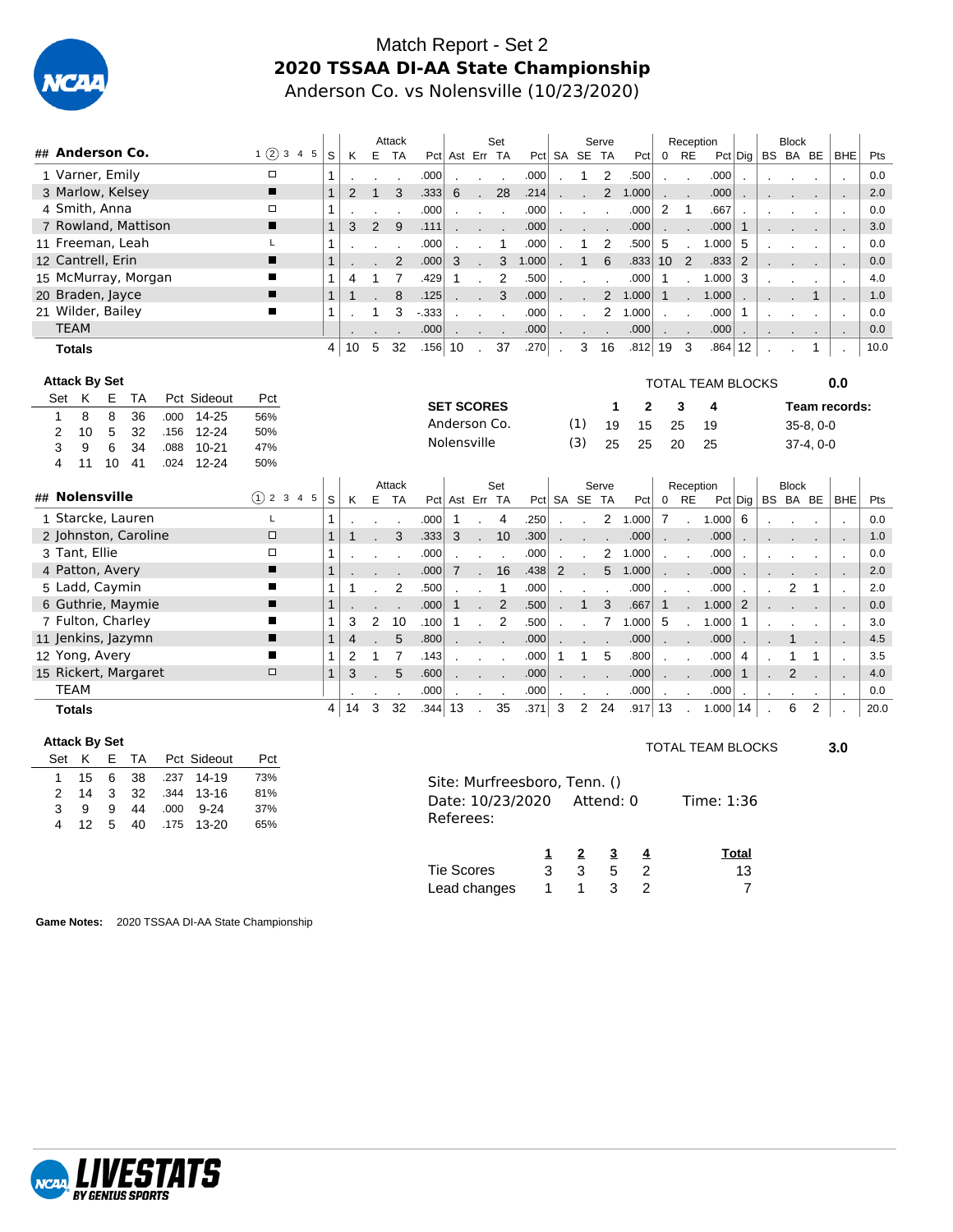

### Play-by-Play Summary (3rd set) **2020 TSSAA DI-AA State Championship**

Anderson Co. vs Nolensville (10/23/2020) AND: Marlow, Kelsey; Rowland, Mattison; Cantrell, Erin; McMurray, Morgan; Braden, Jayce; Wilder, Bailey; libero Freeman, Leah. NOL: Patton, Avery; Ladd, Caymin; Fulton, Charley; Jenkins, Jazymn; Yong, Avery; Rickert, Margaret; libero Starcke, Lauren. 1-0 [Fulton, Charley] Attack Error by Cantrell, Erin (block by Jenkins, Jazymn; Rickert, Margaret). 1-1 [Fulton, Charley] Kill by Rowland, Mattison (from Marlow, Kelsey). 1-2 [Cantrell, Erin] Attack Error by Jenkins, Jazymn (block by Rowland, Mattison). 1-3 [Cantrell, Erin] Attack Error by Yong, Avery (from Patton, Avery). 2-3 [Cantrell, Erin] Kill by Rickert, Margaret (from Patton, Avery). 2-3 Substitution: Tant, Ellie. 3-3 [Tant, Ellie] Kill by Ladd, Caymin (from Patton, Avery). 3-4 [Tant, Ellie] Service Error. 3-5 [Braden, Jayce] Kill by McMurray, Morgan (from Marlow, Kelsey). 3-6 [Braden, Jayce] Kill by McMurray, Morgan (from Marlow, Kelsey). 4-6 [Braden, Jayce] Kill by Ladd, Caymin (from Patton, Avery). 4-6 Substitution: Johnston, Caroline. 4-6 Substitution: Smith, Anna. 4-7 [Yong, Avery] Attack Error by Rickert, Margaret (from Johnston, Caroline). 5-7 [Freeman, Leah] Kill by Rickert, Margaret (from Johnston, Caroline). 5-7 Substitution: Guthrie, Maymie. 6-7 [Guthrie, Maymie] Service Ace (Cantrell, Erin). 7-7 [Guthrie, Maymie] Kill by Yong, Avery (from Johnston, Caroline). 7-8 [Guthrie, Maymie] Service Error. 8-8 [Marlow, Kelsey] Kill by Johnston, Caroline (from Yong, Avery). 9-8 [Starcke, Lauren] Service Ace (Smith, Anna). 10-8 [Starcke, Lauren] Attack Error by Cantrell, Erin (block by Johnston, Caroline; Jenkins, Jazymn). 11-8 [Starcke, Lauren] Attack Error by McMurray, Morgan (from Marlow, Kelsey). *Timeout Anderson Co.* 11-9 [Starcke, Lauren] Attack Error by Jenkins, Jazymn (from Jenkins, Jazymn). 11-9 Substitution: Varner, Emily. 12-9 [Varner, Emily] Attack Error by Cantrell, Erin (from Marlow, Kelsey). 12-10 [Patton, Avery] Attack Error by Yong, Avery (block by Braden, Jayce; Wilder, Bailey). 13-10 [Wilder, Bailey] Kill by Jenkins, Jazymn (from Patton, Avery). 14-10 [Fulton, Charley] Kill by Rickert, Margaret (from Patton, Avery). 15-10 [Fulton, Charley] Attack Error by Cantrell, Erin (from Freeman, Leah). 15-11 [Fulton, Charley] Kill by Rowland, Mattison (from Marlow, Kelsey). 15-12 [Cantrell, Erin] Kill by Rowland, Mattison (from Marlow, Kelsey). 15-13 [Cantrell, Erin] Service Ace (Team). *Timeout Nolensville* 15-14 [Cantrell, Erin] Service Ace (Rickert, Margaret). 15-15 [Cantrell, Erin] Kill by Braden, Jayce (from Team). 15-16 [Cantrell, Erin] Kill by Rowland, Mattison (from Marlow, Kelsey), block error by Jenkins, Jazymn. 15-17 [Cantrell, Erin] Kill by Rowland, Mattison (from Marlow, Kelsey). 15-18 [Cantrell, Erin] Attack Error by Rickert, Margaret (block by Marlow, Kelsey). *Timeout Nolensville* 16-18 **[Cantrell, Erin] Service Error.** 16-19 [Tant, Ellie] Service Error. 16-20 [Braden, Jayce] Attack Error by Rickert, Margaret (block by Marlow, Kelsey; Rowland, Mattison). 17-20 [Braden, Jayce] Attack Error by McMurray, Morgan (block by Ladd, Caymin; Yong, Avery). 17-21 [Yong, Avery] Service Error. 17-22 [Freeman, Leah] Attack Error by Rickert, Margaret (from Johnston, Caroline). 17-23 [Freeman, Leah] Bad Set by Johnston, Caroline. 17-24 [Freeman, Leah] Attack Error by Starcke, Lauren (from Yong, Avery). 18-24 [Freeman, Leah] Ball Handling Error by Marlow, Kelsey. 19-24 [Guthrie, Maymie] Service Ace (Smith, Anna). 20-24 [Guthrie, Maymie] Kill by Fulton, Charley (from Johnston, Caroline). *Timeout Anderson Co.*

20-25 [Guthrie, Maymie] Kill by McMurray, Morgan (from Marlow, Kelsey).

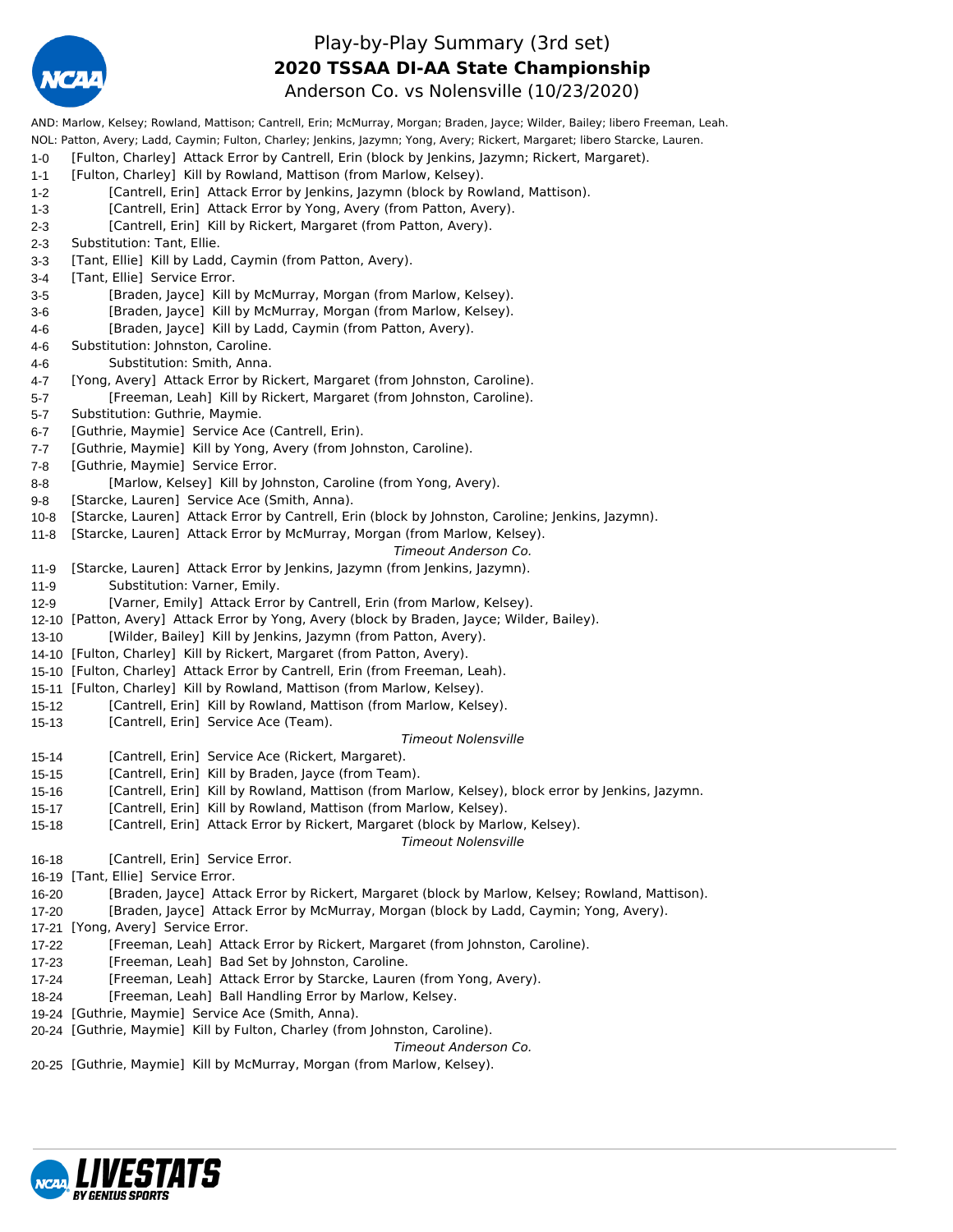

#### Match Report - Set 3 **2020 TSSAA DI-AA State Championship** Anderson Co. vs Nolensville (10/23/2020)

|                                        |         |              |   |                | Attack      |        |                   |              | Set            |      |              |                | Serve        |                |                      | Reception     |                          |           |         | <b>Block</b> |                 |                          |      |
|----------------------------------------|---------|--------------|---|----------------|-------------|--------|-------------------|--------------|----------------|------|--------------|----------------|--------------|----------------|----------------------|---------------|--------------------------|-----------|---------|--------------|-----------------|--------------------------|------|
| ## Anderson Co.                        | 1(2)345 | S.           | K |                | E TA        |        | Pct Ast Err TA    |              |                |      | Pct SA SE TA |                |              | Pct            | $\overline{0}$       | RE            |                          | Pct   Dig |         | BS BA BE     |                 | <b>BHE</b>               | Pts  |
| 1 Varner, Emily                        | $\Box$  |              |   |                |             | .000   |                   |              |                | .000 |              |                |              | 1.000          |                      | $\cdot$       | .000                     |           |         |              |                 |                          | 0.0  |
| 3 Marlow, Kelsey                       | П       |              |   |                |             | .000   | 8                 | $\mathbf{r}$ | 29             | .276 |              |                | $\mathbf{1}$ | 1.000          | $\ddot{\phantom{0}}$ | $\mathbf{r}$  | .000                     | 3         |         |              |                 | $\overline{1}$           | 1.5  |
| 4 Smith, Anna                          | □       |              |   |                |             | .000   |                   |              |                | .000 |              |                |              | .000           |                      | 2             | .000                     | 2         |         |              |                 |                          | 0.0  |
| 7 Rowland, Mattison                    | ▪       | $\mathbf{1}$ | 5 |                |             | .714   |                   |              |                | .000 |              |                |              | .000           |                      | $\mathbf{r}$  | .000                     | 4         |         |              |                 |                          | 6.5  |
| 11 Freeman, Leah                       |         |              |   |                |             | .000   |                   |              | 4              | .000 |              |                | 5            | 1.000          | 5                    |               | 1.000                    | 6         |         |              |                 | $\overline{\phantom{a}}$ | 0.0  |
| 12 Cantrell, Erin                      | ■       |              |   | $\overline{4}$ | 6           | $-667$ |                   |              | $\overline{1}$ | .000 | 2            | $\overline{1}$ | 11           | .909           | 5                    | $\mathbf{1}$  | .833                     | 3         |         |              |                 |                          | 2.0  |
| 15 McMurray, Morgan                    | ■       |              | 3 | 2              | 14          | .071   |                   |              | 2              | .000 |              |                |              | .000           | 3                    | $\sim$        | 1.000                    | 3         |         |              |                 |                          | 3.0  |
| 20 Braden, Jayce                       | ■       |              |   |                | $5^{\circ}$ | .200   |                   |              |                | .000 |              |                |              | $5 \t1.000$    | 1                    | $\mathbf{r}$  | 1.000                    | 2         | $\cdot$ |              |                 | $\sim$                   | 1.5  |
| 21 Wilder, Bailey                      | ■       |              |   |                |             | .000   |                   |              |                | .000 |              |                |              | 1.000          |                      | $\cdot$       | .000                     |           |         |              |                 |                          | 0.5  |
| <b>TEAM</b>                            |         |              |   |                |             | .000   | $\sim$            | $\sim$       |                | .000 | $\sim$       |                |              | .000           | $\ddot{\phantom{0}}$ | $\mathcal{L}$ | .000                     | $\cdot$   | $\sim$  |              |                 |                          | 0.0  |
| Totals                                 |         | 4            | 9 | 6              | 34          | 880.   | 8                 | ÷.           | 37             | .216 | 2            | $\mathbf{1}$   | 24           | .958           | 14                   | 3             | .824                     | 23        | 2       | 4            |                 | $\mathbf 1$              | 15.0 |
|                                        |         |              |   |                |             |        |                   |              |                |      |              |                |              |                |                      |               |                          |           |         |              |                 |                          |      |
| <b>Attack By Set</b>                   |         |              |   |                |             |        |                   |              |                |      |              |                |              |                |                      |               | <b>TOTAL TEAM BLOCKS</b> |           |         |              |                 | 4.0                      |      |
| TA<br>Pct Sideout<br>E.<br>Set<br>K    | Pct     |              |   |                |             |        | <b>SET SCORES</b> |              |                |      |              |                | 1            | $\mathbf{2}$   |                      | 3             | 4                        |           |         |              |                 | Team records:            |      |
| 36<br>8<br>8<br>$14 - 25$<br>1<br>.000 | 56%     |              |   |                |             |        | Anderson Co       |              |                |      |              | (1)            | 10.          | 1 <sub>E</sub> | OF.                  |               | 10                       |           |         |              | <b>25 Q O O</b> |                          |      |

|   |                      |    |    |      |           |               |   |   |                |                |                   | <b>SET SCORES</b> |              |              |      |   |                      |       | $\mathbf{2}$ |             | 3                                                         |       |                       |              |             | Team records: |      |
|---|----------------------|----|----|------|-----------|---------------|---|---|----------------|----------------|-------------------|-------------------|--------------|--------------|------|---|----------------------|-------|--------------|-------------|-----------------------------------------------------------|-------|-----------------------|--------------|-------------|---------------|------|
|   | 8                    | 8  | 36 | .000 | $14 - 25$ | 56%           |   |   |                |                |                   | Anderson Co.      |              |              |      |   | (1)                  | 19    | 15           |             | 25                                                        | 19    |                       |              | $35-8, 0-0$ |               |      |
| 2 | 10                   | 5  | 32 | .156 | $12 - 24$ | 50%           |   |   |                |                |                   |                   |              |              |      |   |                      |       |              |             |                                                           |       |                       |              |             |               |      |
| 3 | 9                    | 6  | 34 | .088 | $10 - 21$ | 47%           |   |   |                |                |                   | Nolensville       |              |              |      |   | (3)                  | 25    | 25           |             | 20                                                        | 25    |                       |              | $37-4, 0-0$ |               |      |
| 4 | 11                   | 10 | 41 | .024 | $12 - 24$ | 50%           |   |   |                |                |                   |                   |              |              |      |   |                      |       |              |             |                                                           |       |                       |              |             |               |      |
|   |                      |    |    |      |           |               |   |   |                | Attack         |                   |                   |              | Set          |      |   |                      | Serve |              |             | Reception                                                 |       |                       | <b>Block</b> |             |               |      |
|   | ## Nolensville       |    |    |      |           | (1) 2 (3) 4 5 | S | K |                | E TA           |                   | Pct Ast Err TA    |              |              |      |   | Pct SA SE TA         |       | Pct          | $\mathbf 0$ | RE                                                        |       | $Pct $ Dig   BS BA BE |              |             | BHE           | Pts  |
|   | 1 Starcke, Lauren    |    |    |      |           |               |   |   |                |                | $-1.000$          |                   |              | 1            | .000 | 1 |                      | 4     | 1.000        | 7           | $\mathbf{r}$                                              | 1.000 | 12                    |              |             |               | 1.0  |
|   | 2 Johnston, Caroline |    |    |      |           | $\Box$        |   |   |                | 1              | 1.000             | 3                 | $\mathbf{1}$ | 15           | .200 |   |                      |       | .000         |             | $\mathcal{L}^{\text{max}}$ and $\mathcal{L}^{\text{max}}$ | .000  |                       |              |             |               | 1.5  |
|   | 3 Tant, Ellie        |    |    |      |           | $\Box$        |   |   |                |                | .000              |                   |              |              | .000 |   | $\mathbf{2}^{\circ}$ | 3     | .333         |             | $\cdot$                                                   | .000  |                       |              |             |               | 0.0  |
|   | 4 Patton, Avery      |    |    |      |           | п             |   |   |                |                | .000              | 5                 |              | 22           | .227 |   |                      |       | 1.000        |             | $\mathcal{L}^{\text{max}}$ .                              | .000  |                       |              |             |               | 0.0  |
|   | 5 Ladd, Caymin       |    |    |      |           | ш             |   |   |                | 6              | .333              |                   |              |              | .000 |   |                      |       | .000         |             |                                                           | .000  |                       |              |             |               | 2.5  |
|   | 6 Guthrie, Maymie    |    |    |      |           | $\Box$        |   |   |                |                | .000              |                   |              |              | .000 | 2 | $\overline{1}$       | 6     | .833         | 1           |                                                           | 1.000 | $\mathbf{1}$          |              |             |               | 2.0  |
|   | 7 Fulton, Charley    |    |    |      |           |               |   |   |                | 4              | .250              |                   |              | 3            | .000 |   |                      | 5     | 1.000        | -5          |                                                           | 1.000 | 3                     |              |             |               | 1.0  |
|   | 11 Jenkins, Jazymn   |    |    |      |           | п             |   |   |                | $\overline{7}$ | $-143$            |                   |              | $\mathbf{1}$ | .000 |   |                      |       | .000         | $\cdot$     |                                                           | .000  |                       | 2            |             |               | 2.0  |
|   | 12 Yong, Avery       |    |    |      |           |               |   |   | $\mathcal{P}$  |                | $-143$            | 1                 |              | 2            | .500 |   |                      | 2     | .500         |             |                                                           | .000  | 2                     |              |             |               | 1.5  |
|   | 15 Rickert, Margaret |    |    |      |           | ▪             |   | 3 | $\overline{4}$ | 17             | $-.059$           |                   |              |              | .000 |   |                      |       | .000         | 8           |                                                           | .889  |                       |              |             |               | 3.5  |
|   | <b>TEAM</b>          |    |    |      |           |               |   |   |                |                | .000              |                   |              |              | .000 |   |                      |       | .000         |             |                                                           | .000  |                       |              |             |               | 0.0  |
|   | <b>Totals</b>        |    |    |      |           |               | 4 | 9 | 9              | 44             | .000 <sub>1</sub> | 9                 |              | 44           | .205 | 3 | 4                    | 21    | .810 21      |             | 2                                                         | .913  | 19                    | 6            |             |               | 15.0 |

3.0

| <b>Attack By Set</b> |    |   |    |      |             |     |                              |   |   |           |                | TOTAL TEAM BLOCKS |
|----------------------|----|---|----|------|-------------|-----|------------------------------|---|---|-----------|----------------|-------------------|
| Set K                |    | E | TA |      | Pct Sideout | Pct |                              |   |   |           |                |                   |
|                      | 15 | 6 | 38 | .237 | 14-19       | 73% | Site: Murfreesboro, Tenn. () |   |   |           |                |                   |
| $\mathcal{P}$        | 14 | 3 | 32 | .344 | $13 - 16$   | 81% |                              |   |   | Attend: 0 |                | Time: 1:36        |
| 3                    | 9  | 9 | 44 | .000 | $9 - 24$    | 37% | Date: 10/23/2020             |   |   |           |                |                   |
| 4                    | 12 | 5 | 40 | .175 | $13 - 20$   | 65% | Referees:                    |   |   |           |                |                   |
|                      |    |   |    |      |             |     |                              |   | 2 | 3         | 4              | Total             |
|                      |    |   |    |      |             |     | <b>Tie Scores</b>            | 3 | 3 | 5         | $\overline{2}$ | 13                |
|                      |    |   |    |      |             |     | Lead changes                 |   | 1 | 3         | $\overline{2}$ | 7                 |

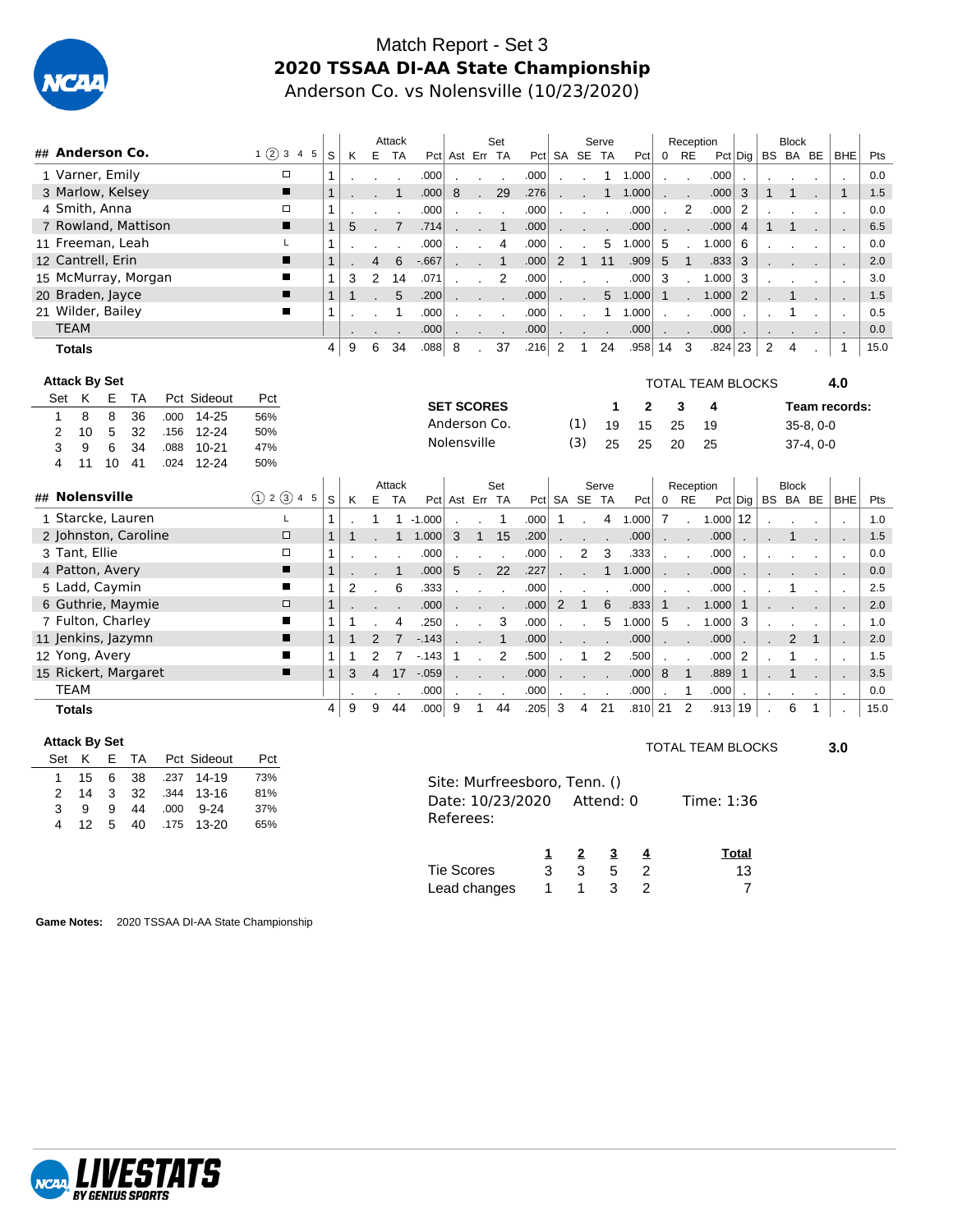

#### Play-by-Play Summary (4th set) Anderson Co. vs Nolensville (10/23/2020) **2020 TSSAA DI-AA State Championship**

AND: Marlow, Kelsey; Rowland, Mattison; Cantrell, Erin; McMurray, Morgan; Braden, Jayce; Wilder, Bailey; libero Freeman, Leah. NOL: Patton, Avery; Ladd, Caymin; Guthrie, Maymie; Fulton, Charley; Jenkins, Jazymn; Yong, Avery; libero Starcke, Lauren. 1-0 [Cantrell, Erin] Kill by Yong, Avery (from Patton, Avery). 1-0 Substitution: Rickert, Margaret. 1-1 [Fulton, Charley] Kill by Marlow, Kelsey (from Freeman, Leah). 1-2 [Braden, Jayce] Kill by McMurray, Morgan (from Marlow, Kelsey). 2-2 [Braden, Jayce] Kill by Rickert, Margaret (from Patton, Avery). 2-2 Substitution: Smith, Anna. 2-2 Substitution: Tant, Ellie. 3-2 [Tant, Ellie] Attack Error by McMurray, Morgan (from Marlow, Kelsey). 4-2 [Tant, Ellie] Service Ace (Freeman, Leah). 4-3 [Tant, Ellie] Service Error. 5-3 [Freeman, Leah] Kill by Yong, Avery (from Patton, Avery). 5-3 Substitution: Johnston, Caroline. 6-3 [Yong, Avery] Attack Error by McMurray, Morgan (block by Ladd, Caymin; Rickert, Margaret). 6-4 [Yong, Avery] Kill by Wilder, Bailey (from Marlow, Kelsey). 6-5 [Marlow, Kelsey] Bad Set by Johnston, Caroline. 7-5 [Marlow, Kelsey] Attack Error by Wilder, Bailey (from Marlow, Kelsey). 8-5 [Guthrie, Maymie] Kill by Fulton, Charley (from Team). 9-5 [Guthrie, Maymie] Attack Error by McMurray, Morgan (block by Ladd, Caymin; Fulton, Charley). 10-5 [Guthrie, Maymie] Attack Error by Cantrell, Erin (from Marlow, Kelsey). *Timeout Anderson Co.* 11-5 [Guthrie, Maymie] Kill by Fulton, Charley (from Johnston, Caroline). 11-6 [Guthrie, Maymie] Attack Error by Fulton, Charley (from Johnston, Caroline). 11-6 Substitution: Varner, Emily. 12-6 [Varner, Emily] Attack Error by Cantrell, Erin (from Marlow, Kelsey). 12-7 [Starcke, Lauren] Attack Error by Fulton, Charley (block by Cantrell, Erin; Wilder, Bailey). 13-7 [Wilder, Bailey] Kill by Jenkins, Jazymn (from Johnston, Caroline). 14-7 [Patton, Avery] Attack Error by Rowland, Mattison (from Marlow, Kelsey). 14-8 [Patton, Avery] Service Error. 15-8 [Cantrell, Erin] Attack Error by Rowland, Mattison (from Marlow, Kelsey). 16-8 [Fulton, Charley] Attack Error by Marlow, Kelsey (from Team). *Timeout Anderson Co.* 16-9 [Fulton, Charley] Kill by Rowland, Mattison (from Marlow, Kelsey). 17-9 [Braden, Jayce] Kill by Fulton, Charley (from Patton, Avery). 17-10 [Fulton, Charley] Kill by McMurray, Morgan (from Marlow, Kelsey). 17-11 [Freeman, Leah] Attack Error by Rickert, Margaret (from Patton, Avery). 17-12 [Freeman, Leah] Kill by McMurray, Morgan (from Team). *Timeout Nolensville* 17-13 [Freeman, Leah] Kill by McMurray, Morgan (from Marlow, Kelsey). 18-13 [Freeman, Leah] Kill by Ladd, Caymin (from Patton, Avery). 19-13 [Yong, Avery] Kill by Rickert, Margaret (from Starcke, Lauren). 19-14 [Yong, Avery] Kill by McMurray, Morgan (from Marlow, Kelsey). 20-14 [Marlow, Kelsey] Service Error. 20-15 [Guthrie, Maymie] Kill by McMurray, Morgan (from Marlow, Kelsey). 20-16 [Varner, Emily] Kill by Cantrell, Erin (from Marlow, Kelsey). 21-16 [Varner, Emily] Kill by Fulton, Charley (from Johnston, Caroline). 22-16 [Starcke, Lauren] Attack Error by Wilder, Bailey (from Marlow, Kelsey). 23-16 [Starcke, Lauren] Service Ace (McMurray, Morgan). 23-17 [Starcke, Lauren] Attack Error by Fulton, Charley (from Johnston, Caroline). 23-18 [Wilder, Bailey] Attack Error by Jenkins, Jazymn (from Johnston, Caroline). 24-18 [Wilder, Bailey] Kill by Jenkins, Jazymn (from Johnston, Caroline). 24-19 [Patton, Avery] Kill by Rowland, Mattison (from Cantrell, Erin). 25-19 [Cantrell, Erin] Kill by Jenkins, Jazymn (from Patton, Avery). Nolensville 3, Anderson Co. 1

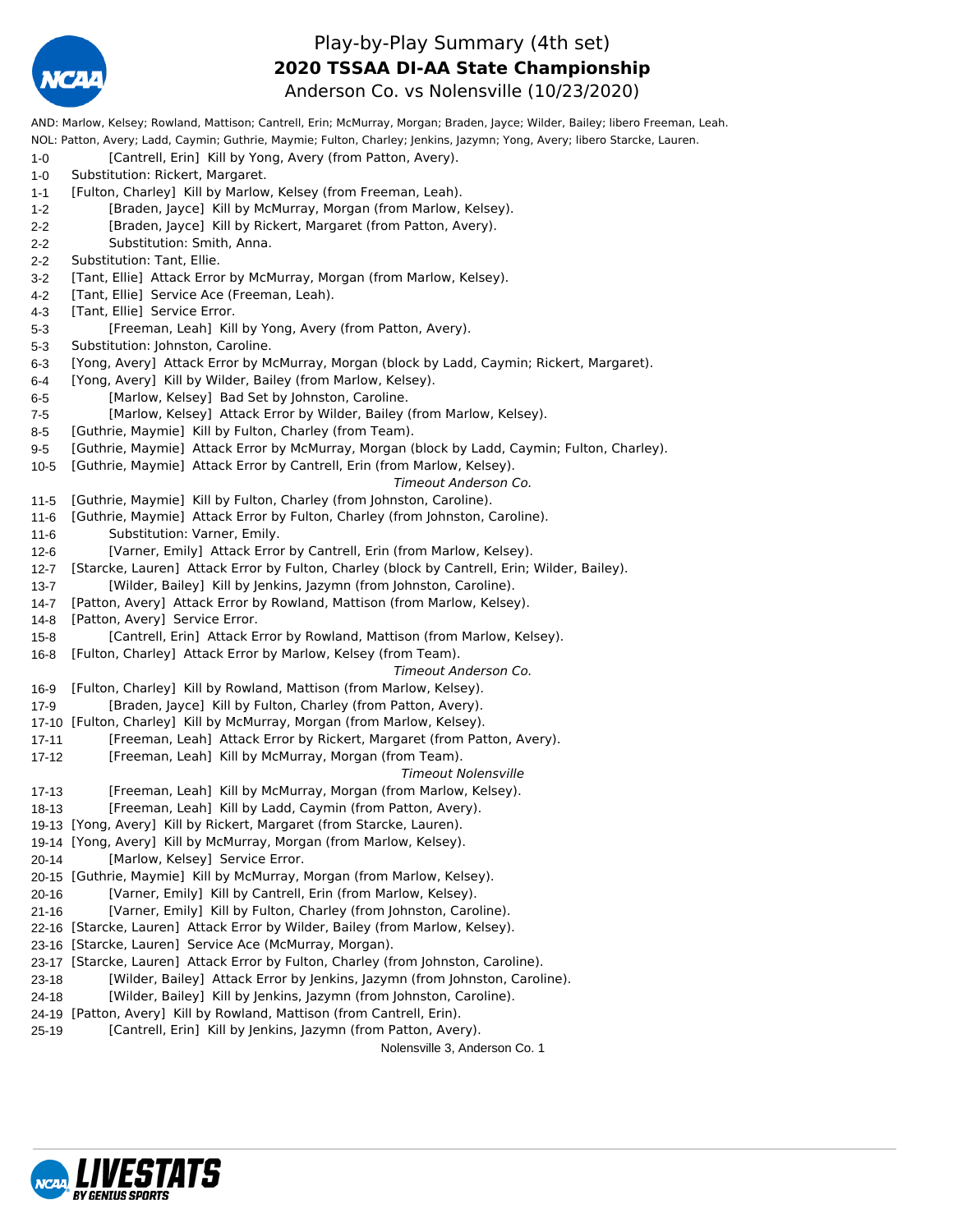

#### Match Report - Set 4 **2020 TSSAA DI-AA State Championship** Anderson Co. vs Nolensville (10/23/2020)

|                     |                      |    |                     |      |             |                 |                |                |    |    | Attack |        |                   |                      | Set            |      |         |                           | Serve                    |              |                           | Reception                 |                          |                |                 | <b>Block</b> |               |                          |      |
|---------------------|----------------------|----|---------------------|------|-------------|-----------------|----------------|----------------|----|----|--------|--------|-------------------|----------------------|----------------|------|---------|---------------------------|--------------------------|--------------|---------------------------|---------------------------|--------------------------|----------------|-----------------|--------------|---------------|--------------------------|------|
| ## Anderson Co.     |                      |    |                     |      |             | $1$ (2) 3 (4) 5 |                | S              | K  |    | E TA   |        |                   |                      | Pct Ast Err TA |      |         | Pct SA SE TA              |                          | Pct          | $\mathbf 0$               | RE                        |                          | $Pct $ Dig $ $ |                 | BS BA BE     |               | <b>BHE</b>               | Pts  |
|                     | 1 Varner, Emily      |    |                     |      |             |                 | □              |                |    |    |        | .000   |                   |                      |                | .000 |         |                           | 3                        | 1.000        |                           | $\cdot$                   | .000                     |                |                 |              |               |                          | 0.0  |
|                     |                      |    | 3 Marlow, Kelsey    |      |             |                 | $\blacksquare$ |                |    |    | 3      | .000   | 8                 | C.                   | 32             | .250 |         | $\mathbf{1}$              | $\mathbf{3}$             | .667         | $\mathbf{r}$              | $\mathbf{r}$              | .000                     | 3              |                 |              |               | $\sim$                   | 1.0  |
|                     | 4 Smith, Anna        |    |                     |      |             |                 | □              |                |    |    |        | .000   |                   | $\sim 10^{-1}$       | $\sim$         | .000 | $\cdot$ |                           | $\overline{\phantom{a}}$ | .000         | -1                        | $\mathbf{r}$              | 1.000                    |                |                 |              |               | $\cdot$                  | 0.0  |
|                     |                      |    | 7 Rowland, Mattison |      |             |                 | п              |                | 2  | 2  | 6      | .000   |                   | $\sim$ $\sim$        | $\sim$         | .000 | $\sim$  |                           |                          | .000         | $\mathbf{r} = \mathbf{r}$ |                           | .000                     |                |                 |              |               |                          | 2.0  |
| 11 Freeman, Leah    |                      |    |                     |      |             |                 | Г              |                |    |    |        | .000   | 1                 |                      | 4              | .250 |         |                           | 5                        | 1.000        | 10                        | -1                        | .909                     | 8              |                 |              |               | $\overline{\phantom{a}}$ | 0.0  |
| 12 Cantrell, Erin   |                      |    |                     |      |             |                 | п              |                |    | 2  | 5      | $-200$ |                   |                      | 2              | .500 | $\sim$  |                           | 3                        | 1.000        | 8                         | $\mathbf{r}$              | 1.000                    | $\mathbf{7}$   | <b>Contract</b> |              | $\sim$        | $\sim$                   | 1.5  |
| 15 McMurray, Morgan |                      |    |                     |      |             |                 | ш              |                | 6  | 3  | 17     | .176   |                   |                      |                | .000 |         |                           |                          | .000         | 1                         | 1                         | .500                     |                |                 |              |               | $\cdot$                  | 6.0  |
| 20 Braden, Jayce    |                      |    |                     |      |             |                 | $\blacksquare$ |                |    |    | 4      | .000   |                   | and the control of   |                | .000 |         | $\mathbf{r} = \mathbf{r}$ | 3 <sup>1</sup>           | 1.000        |                           | $\mathbf{r} = \mathbf{r}$ | .000                     | 2              |                 |              | $\sim$ $\sim$ |                          | 0.0  |
| 21 Wilder, Bailey   |                      |    |                     |      |             |                 | ш              |                |    | 2  | 6      | $-167$ |                   |                      | 2              | .000 |         |                           | 3                        | 1.000        |                           | $\cdot$                   | .000                     |                |                 |              |               | $\overline{\phantom{a}}$ | 1.5  |
|                     | <b>TEAM</b>          |    |                     |      |             |                 |                |                |    |    |        | .000   | $\sim$            | $\ddot{\phantom{a}}$ |                | .000 | $\sim$  |                           |                          | .000         | $\cdot$                   | $\blacksquare$            | .000                     |                | $\sim$          |              |               |                          | 0.0  |
|                     | <b>Totals</b>        |    |                     |      |             |                 |                | 4 <sup>1</sup> | 11 | 10 | -41    | .024   | 10                |                      | 41             | .244 |         | $\mathbf{1}$              | 20                       | .950         | 20                        | 2                         | .909                     | 22             |                 | 2            |               |                          | 12.0 |
|                     |                      |    |                     |      |             |                 |                |                |    |    |        |        |                   |                      |                |      |         |                           |                          |              |                           |                           |                          |                |                 |              |               |                          |      |
|                     | <b>Attack By Set</b> |    |                     |      |             |                 |                |                |    |    |        |        |                   |                      |                |      |         |                           |                          |              |                           |                           | <b>TOTAL TEAM BLOCKS</b> |                |                 |              |               | 1.0                      |      |
| Set                 | K                    | E. | TA                  |      | Pct Sideout | Pct             |                |                |    |    |        |        | <b>SET SCORES</b> |                      |                |      |         |                           | 1                        | $\mathbf{2}$ |                           | 3                         | 4                        |                |                 |              |               | Team records:            |      |
| 1                   | 8                    | 8  | 36                  | .000 | $14 - 25$   | 56%             |                |                |    |    |        |        | Anderson Co.      |                      |                |      |         | (1)                       |                          |              |                           |                           |                          |                |                 |              |               |                          |      |
| 2                   | 10                   | 5  | 32                  | .156 | $12 - 24$   | 50%             |                |                |    |    |        |        |                   |                      |                |      |         |                           | 19                       | 15           | 25                        |                           | 19                       |                |                 |              | $35-8, 0-0$   |                          |      |
| 3                   | 9                    | 6  | 34                  | .088 | $10 - 21$   | 47%             |                |                |    |    |        |        | Nolensville       |                      |                |      |         | (3)                       | 25                       | 25           | 20                        |                           | 25                       |                |                 |              | $37-4, 0-0$   |                          |      |
| 4                   | 11                   | 10 | 41                  | .024 | $12 - 24$   | 50%             |                |                |    |    |        |        |                   |                      |                |      |         |                           |                          |              |                           |                           |                          |                |                 |              |               |                          |      |

|                      |                |   |    |    | Attack            |      |                |            | Set    |                   |              |                            | Serve  |       |                | Reception            |                   |                 |        | <b>Block</b> |        |      |
|----------------------|----------------|---|----|----|-------------------|------|----------------|------------|--------|-------------------|--------------|----------------------------|--------|-------|----------------|----------------------|-------------------|-----------------|--------|--------------|--------|------|
| ## Nolensville       | (1) 2 (3) 4 5  | S | K  | E. | <b>TA</b>         | Pct  |                | Ast Err TA |        |                   | Pct SA SE    |                            | TA     | Pct   | 0              | RE                   |                   | $Pct  $ Dig $ $ | BS     | BA BE        | BHE    | Pts  |
| 1 Starcke, Lauren    | ц.             |   |    |    |                   | .000 |                |            | 2      | .500 <sub>1</sub> |              |                            | 4      | 1.000 | 6              |                      | 1.000             | 5               |        |              |        | 1.0  |
| 2 Johnston, Caroline | $\Box$         |   |    |    |                   | .000 | $\overline{4}$ | 1          | 23     | .174              |              |                            |        | .000  | $\cdot$        | $\ddot{\phantom{0}}$ | .000              | 2               |        |              |        | 0.0  |
| 3 Tant, Ellie        | $\Box$         |   |    |    |                   | .000 |                |            |        | .000              |              |                            | 3      | .667  |                | $\cdot$              | .000              |                 |        |              |        | 1.0  |
| 4 Patton, Avery      | $\blacksquare$ |   |    |    |                   | .000 | 6              |            | 15     | .400              |              |                            | 3      | .667  | $\mathbf{r}$   | $\mathbf{r}$         | .000              |                 |        |              |        | 0.0  |
| 5 Ladd, Caymin       | п              |   |    |    | 5                 | .200 |                |            |        | .000              |              |                            |        | .000  |                | $\mathbf{r}$         | .000              |                 |        | 2            |        | 2.0  |
| 6 Guthrie, Maymie    | п              |   |    |    |                   | .000 |                |            |        | .000              | $\mathbf{r}$ | $\mathbf{r}$               | 6      | 1.000 | $\overline{4}$ | $\mathbf{r}$         | 1.000             | $\overline{4}$  |        |              |        | 0.0  |
| 7 Fulton, Charley    | $\blacksquare$ |   | 4  | 3  | $12 \overline{ }$ | .083 |                |            |        | .000              |              |                            | 4      | 1.000 | 5              |                      | 1.000             | 3               |        |              |        | 4.5  |
| 11 Jenkins, Jazymn   | п              |   | 3  |    | 6                 | .333 |                |            |        | .000              | $\sim$       | $\sim$ . The set of $\sim$ | - 7    | .000  | $\sim$         | $\sim$               | .000              | $\cdot$         | $\sim$ |              | $\sim$ | 3.0  |
| 12 Yong, Avery       | п.             |   |    |    | 10                | .200 |                |            |        | .000              |              |                            | 4      | 1.000 |                | $\cdot$              | .000 <sub>1</sub> | 3               |        |              |        | 2.0  |
| 15 Rickert, Margaret | $\Box$         |   |    |    | 6                 | .167 |                |            |        | .000              |              |                            | $\sim$ | .000  | 4              | $\cdot$              | 1.000             |                 |        |              |        | 2.5  |
| TEAM                 |                |   |    |    |                   | .000 |                |            | $\sim$ | .000              |              |                            | $\sim$ | .000  |                | $\overline{a}$       | .000              | $\cdot$         | $\sim$ |              |        | 0.0  |
| <b>Totals</b>        |                | 4 | 12 | 5  | 40                | .175 | 11             |            | 42     | .262              | 2            | 2                          | 24     | .917  | 19             |                      | 1.000             | 19              |        | 4            |        | 16.0 |

| <b>Attack By Set</b> |    |   |      |      |             |     | <b>TOTAL TEAM BLOCKS</b>                    | 2.0 |
|----------------------|----|---|------|------|-------------|-----|---------------------------------------------|-----|
| Set K                |    |   | E TA |      | Pct Sideout | Pct |                                             |     |
|                      | 15 | 6 | 38   | .237 | 14-19       | 73% | Site: Murfreesboro, Tenn. ()                |     |
| 2                    | 14 | 3 | 32   | .344 | 13-16       | 81% |                                             |     |
| 3                    | 9  | 9 | 44   | .000 | $9 - 24$    | 37% | Date: 10/23/2020<br>Time: 1:36<br>Attend: 0 |     |
| 4                    | 12 | 5 | 40   | .175 | 13-20       | 65% | Referees:                                   |     |
|                      |    |   |      |      |             |     | Total<br>$\overline{2}$<br>3<br>1<br>-4     |     |
|                      |    |   |      |      |             |     | Tie Scores<br>3<br>5<br>3<br>13<br>- 2      |     |
|                      |    |   |      |      |             |     | 7<br>3<br>Lead changes<br>$\overline{2}$    |     |
|                      |    |   |      |      |             |     |                                             |     |

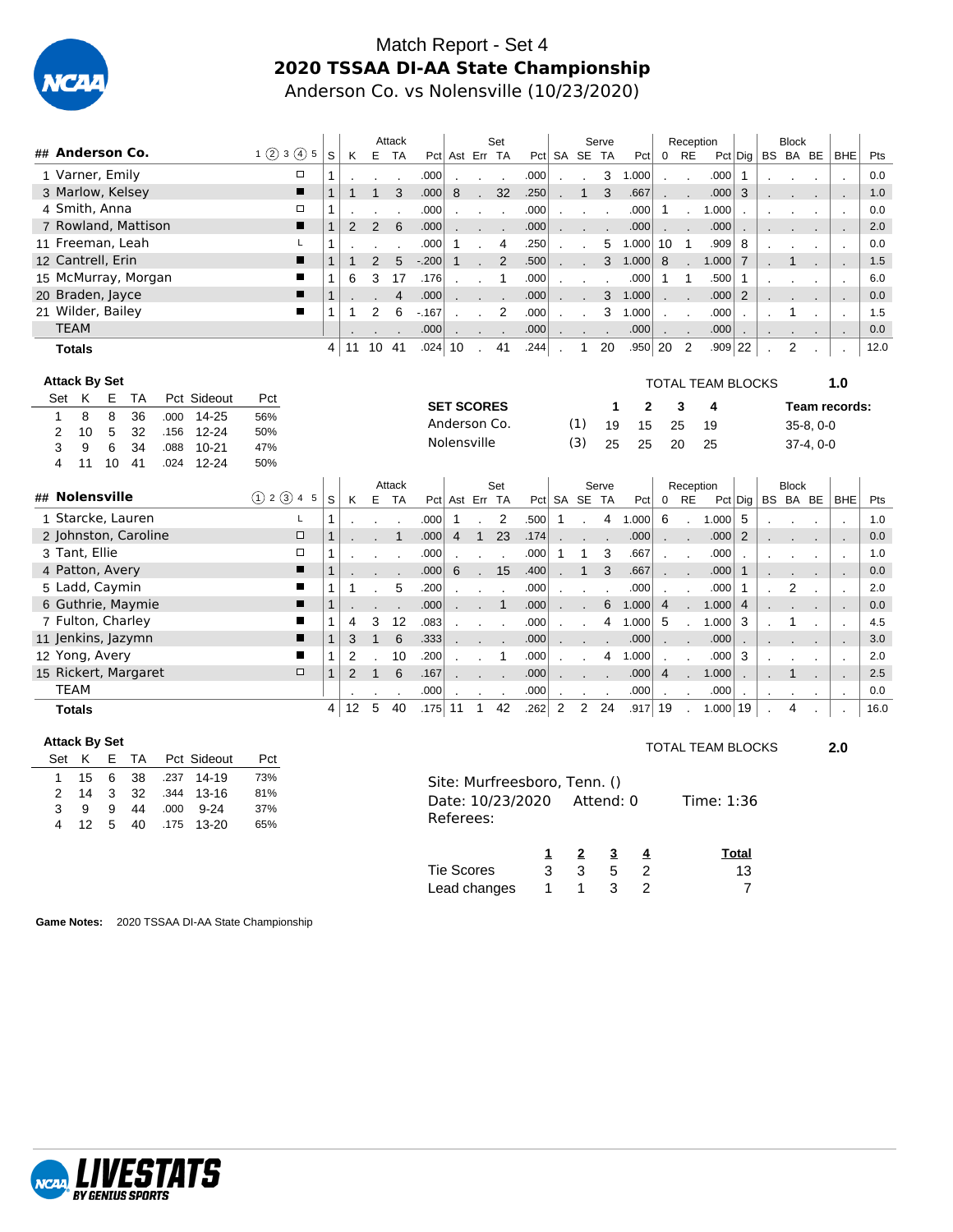### Volleyball Summary By Set<br>2020 TSSAA DI-AA State Championship<br>Anderson Co. vs Nolensville (10/23/2020) **2020 TSSAA DI-AA State Championship** Anderson Co. vs Nolensville (10/23/2020) Volleyball Summary By Set

|                          |                                          |                         |                 | <b>Attack</b>             |                    |                      | Serve             |                |    |                             | <b>Block</b> |     |                  |                       | .<br>Sei |                                     |             | Set 2 |                   |                       | Set 3  |                 |                |                          |                     | Set 5       |     |
|--------------------------|------------------------------------------|-------------------------|-----------------|---------------------------|--------------------|----------------------|-------------------|----------------|----|-----------------------------|--------------|-----|------------------|-----------------------|----------|-------------------------------------|-------------|-------|-------------------|-----------------------|--------|-----------------|----------------|--------------------------|---------------------|-------------|-----|
| ## Anderson Co.          | $1(2)3(4)5$ S $ S $ K E TA Pat Ast SA SE |                         |                 |                           |                    |                      |                   | RE             |    | Dig BS BA BE                |              | BHE | Pts              | K-E-TA SA D BIK       |          |                                     |             |       | $K-E-TA$ SA D Blk |                       |        | K-E-TA SA D BIK |                | Set 4<br>K-E-TA SA D BIK |                     | K-E-TA SA D | Blk |
| 1 Varner, Emily          | 8888                                     | 4                       |                 |                           | $\frac{1}{1}$ 000. |                      |                   |                |    |                             |              |     | oo               |                       |          |                                     |             |       |                   |                       |        |                 |                |                          |                     |             |     |
| Marlow, Kelsey<br>$\sim$ |                                          | 4                       | 4               | 2 11 182 29               |                    |                      |                   |                |    |                             |              |     | 5.5              | $1 - 0 - 4$           |          |                                     | $2 - 1 - 3$ |       |                   | $-0-0$                |        |                 | $\frac{1}{2}$  | $1 - 1 - 3$              |                     |             |     |
| Smith, Anna              |                                          | 4                       |                 |                           | $\overline{50}$    |                      |                   |                |    |                             |              |     | O.O              | $0 - 0 - 1$<br>2-3-7  |          |                                     |             |       |                   |                       |        |                 |                |                          |                     |             |     |
| Rowland, Mattison        | =<br>=                                   | $\overline{4}$          | $12 \t 7 \t 29$ |                           | $.172$ .           | <b>.</b>             |                   |                | 5  |                             |              |     | 13.5             |                       |          |                                     | $3 - 2 - 9$ |       |                   | $5 - 0 - 7$           |        |                 | $\overline{1}$ | $2 - 2 - 6$              |                     |             |     |
| 11 Freeman, Leah         |                                          | 4                       |                 |                           | $000$ 1            |                      |                   |                | 25 |                             |              |     | $\overline{0}$ . |                       |          |                                     |             |       |                   |                       |        |                 |                |                          |                     |             |     |
| 12 Cantrell, Erin        |                                          | 4                       |                 | $3 \t 8 \t 19 - 263 \t 5$ |                    | $\sim$               | $\mathbf{\Omega}$ | S              | 16 |                             |              |     | 5.5              | $2 - 2 - 6$           |          |                                     | $0 - 0 - 2$ |       |                   | $0 - 4 - 6$           |        |                 |                | $1 - 2 - 5$              | $\overline{0}$ -    |             |     |
| 15 McMurray, Morgan      |                                          | $\overline{\mathbf{f}}$ |                 | 16 8 50 .160 1            |                    |                      |                   |                |    |                             |              |     | 16.0             |                       |          |                                     |             |       |                   | $3 - 2 - 14$<br>1-0-5 |        |                 |                | $6 - 3 - 17$             |                     |             |     |
| 20 Braden, Jayce         | -<br>-                                   | 4                       | $\sim$          | 1 23 .043                 |                    |                      |                   |                |    |                             |              |     | 2.5              | $3 - 2 - 12$<br>0-1-6 |          |                                     | $4 - 1 - 8$ |       |                   |                       |        |                 | $0 - 1$        | $0 - 0 - 4$              |                     |             |     |
| 21 Wilder, Bailey        |                                          | 4                       |                 | $3 \t10 - 200$            |                    | $\ddot{\phantom{0}}$ |                   |                |    |                             |              |     | 2.0              |                       |          |                                     | $0 - 1 - 3$ |       |                   | $-0-1$                |        |                 | 5              | $1 - 2 - 6$              | ā                   |             |     |
| <b>TEAM</b>              |                                          |                         |                 |                           | $\overline{1000}$  | <b>.</b>             |                   |                |    |                             |              |     | 0.0              |                       |          |                                     |             |       |                   |                       |        |                 |                |                          |                     |             |     |
| Totals                   |                                          |                         |                 | 4 38 29 143 063 36 2      |                    |                      | $\circ$           | $\overline{9}$ |    | $73 \mid 2 \quad 6 \quad 2$ |              |     | 45.0             | 000                   |          | $\overline{0}$ .<br>$\frac{16}{16}$ | .156        |       | 1200              | .088                  | $\sim$ |                 | 23 4.0         | .024                     | $\frac{0}{1}$<br>22 |             |     |
|                          |                                          |                         |                 |                           |                    |                      |                   |                |    |                             |              |     |                  |                       |          |                                     |             |       |                   |                       |        |                 |                |                          |                     |             |     |

| Totals                       |                                                   |                              |                | $4$ 38 29 143 063 36 2                                     |                          | $\overline{6}$            | <b>თ</b> | $\sim$<br> 73 | $\mathbf{\Omega}$<br>$^{\circ}$ |           | 45.0          | .000              |                  | 0.0<br>$\frac{6}{2}$      | .156                 |                  | $\approx$     | $\overline{0.0}$  | .088        | $\sim$        | 23 4.0                          | .024         |                 | 22 1.0                       |        |            |                     |
|------------------------------|---------------------------------------------------|------------------------------|----------------|------------------------------------------------------------|--------------------------|---------------------------|----------|---------------|---------------------------------|-----------|---------------|-------------------|------------------|---------------------------|----------------------|------------------|---------------|-------------------|-------------|---------------|---------------------------------|--------------|-----------------|------------------------------|--------|------------|---------------------|
| Anderson Co. Attack By Set   |                                                   |                              |                |                                                            |                          | Nolensville Attack By Set |          |               |                                 |           |               |                   |                  |                           |                      |                  |               |                   |             |               |                                 |              |                 |                              |        |            |                     |
| F<br>ш<br>$\times$<br>Set    | Pct Sideout                                       | č                            |                |                                                            |                          | $\times$<br>Set           | ш        | 14<br>F       | ĕ                               | Sideout   |               | ĕ                 |                  |                           |                      | SET SCORES       |               |                   |             |               |                                 |              |                 | Team records:                |        |            | <b>Team Blocks:</b> |
| $\frac{8}{2}$<br>36<br>∞     | 14-25                                             | 56%                          |                |                                                            |                          |                           |          | 38            | 237                             | $14 - 19$ |               |                   |                  |                           |                      |                  |               |                   |             |               |                                 |              |                 |                              |        |            |                     |
| 156                          | $12 - 24$                                         | 50%<br>47%                   |                |                                                            |                          |                           |          |               | 344                             | $13 - 16$ |               | 73%<br>81%<br>37% |                  |                           |                      | Anderson Co.     |               | <u>ວົລ</u>        | 98          | 15<br>25      | 88                              | 98           |                 | $35-8$ , 0-0<br>$37-4$ , 0-0 |        | 5.0<br>5.0 |                     |
| 088                          | $10 - 21$                                         |                              |                |                                                            |                          |                           |          |               | $\frac{000}{2}$                 | $9 - 24$  |               |                   |                  |                           | Nolensville          |                  |               |                   |             |               |                                 |              |                 |                              |        |            |                     |
| 024                          | $12 - 24$                                         | 50%                          |                |                                                            |                          |                           |          |               | 175                             | $13 - 20$ |               | 65%               |                  |                           |                      |                  |               |                   |             |               |                                 |              |                 |                              |        |            |                     |
|                              |                                                   |                              | <b>Attack</b>  |                                                            |                          | Serve                     |          |               | <b>Block</b>                    |           |               |                   | Set <sub>1</sub> |                           |                      | Set <sub>2</sub> |               |                   |             | Set 3         |                                 |              | Set 4           |                              |        | Set 5      |                     |
| ## Nolensville               | $\overline{5}$<br>$\binom{1}{1}$ 2 $\binom{3}{4}$ | ×<br>S                       | $\overline{u}$ | $\tilde{E}$                                                | Pat Ast SA               | ₩                         | RE       | Dig           | BS BA BI                        | EBHE      | Pts           | K-E-TA            | SÃ               | $\frac{1}{2}$<br>$\Omega$ | K-E-TA               | SÁ               | $\sim$        | $\frac{1}{100}$   | K-E-TA      | SÃ            | $\frac{1}{2}$<br>$\overline{a}$ | K-E-TA       | S               | ă<br>≏                       | K-E-TA | ଋ          | БĬК<br>$\mathbf{a}$ |
| Starcke, Lauren              |                                                   | 4                            |                | $-1.0013$                                                  | $\scriptstyle\mathtt{N}$ |                           |          | 32            |                                 |           | 2.0           |                   |                  | თ                         |                      |                  | 6             |                   | $0 - 1 - 1$ | $\frac{1}{2}$ |                                 |              |                 |                              |        |            |                     |
| Johnston, Caroline           | $\Box$<br>$\Box$                                  | $\sim$<br>4                  |                | .286 16                                                    |                          |                           |          | 3             |                                 |           | 2.5           | $0 - 0 - 2$       |                  |                           | $-0-3$               |                  |               |                   | $1 - 0 - 1$ |               | 5                               | $0 - 0 - 1$  |                 |                              |        |            |                     |
| Tant, Ellie                  | □<br>$\Box$<br>$\Box$<br>$\Box$                   | 4                            |                | $\overline{000}$                                           |                          | ശ                         |          |               |                                 |           | $\frac{0}{1}$ |                   |                  |                           |                      |                  |               |                   |             |               |                                 |              |                 |                              |        |            |                     |
| Patton, Avery                |                                                   | 4                            |                | 000 25                                                     |                          | m                         |          |               |                                 |           | 3.0           |                   |                  |                           |                      | $\sim$           |               |                   | $0 - 0 - 1$ |               |                                 |              |                 |                              |        |            |                     |
| Ladd, Caymin<br>5            |                                                   | ∞<br>4                       | ᠷ              | 333                                                        |                          |                           |          |               | 5                               |           | 10.5          | $4 - 1 - 8$       |                  |                           | $1 - 0 - 2$          |                  |               | $0-2$             | $2 - 0 - 6$ |               | $\overline{0}$                  | $1 - 0 - 5$  |                 | $0-2$                        |        |            |                     |
| Guthrie, Maymie              |                                                   | 4                            |                | 000                                                        |                          |                           |          |               |                                 |           | 2.0           |                   |                  |                           |                      |                  |               |                   |             |               |                                 |              |                 |                              |        |            |                     |
| Fulton, Charley              |                                                   | ග<br>4                       |                | $\overline{5}$<br>೫                                        |                          |                           |          | ≘             |                                 |           | 9.5           | $1 - 1 - 7$       |                  | ო                         | $3 - 2 - 10$         |                  |               |                   | $1 - 0 - 4$ |               |                                 | $4 - 3 - 12$ |                 | 5<br>ო                       |        |            |                     |
| 11 Jenkins, Jazymn           |                                                   | $\overline{\mathbf{C}}$<br>4 |                | .348<br>23                                                 |                          |                           |          |               |                                 |           | 13.5          | $4 - 1 - 5$       |                  |                           |                      |                  |               | $-1$              | $1 - 2 - 7$ |               | $0-2$                           | $3 - 1 - 6$  |                 |                              |        |            |                     |
| 12 Yong, Avery               |                                                   | ∞<br>4                       |                | 094<br>32                                                  |                          |                           |          |               |                                 |           | 10.0          | $3 - 2 - 8$       |                  |                           | $4 - 0 - 5$<br>2-1-7 |                  |               | $\overline{0}$ -1 | $1 - 2 - 7$ |               | $\overline{c}$                  | $2 - 0 - 10$ |                 | ∞                            |        |            |                     |
| 15 Rickert, Margaret         | □                                                 | 4                            | ဖ              | .139<br>36                                                 |                          |                           |          | $\sim$        |                                 |           | 13.0          | $3 - 1 - 8$       |                  |                           | $3 - 0 - 5$          |                  |               | $0-2$             | $3-4-17$    |               | 5                               | $2 - 1 - 6$  |                 | $\overline{c}$               |        |            |                     |
| TEAM                         |                                                   |                              |                | 000                                                        |                          |                           |          |               |                                 |           | 0.0           |                   |                  |                           |                      |                  |               |                   |             |               |                                 |              |                 |                              |        |            |                     |
| <b>Totals</b>                |                                                   |                              |                | $4 \begin{bmatrix} 50 & 23 & 154 & 175 & 47 \end{bmatrix}$ | $\circ$                  | 13                        | $\sim$   | 2             | ო<br>$\frac{6}{5}$              |           | 67.0          | 237               |                  | $\frac{8}{2}$             | 344                  | ω                | $\frac{4}{3}$ | 3.0               | 000         | ო             | 3.0<br>ë                        | .175         | $\mathbf{\sim}$ | 2.0<br>$\frac{0}{2}$         |        |            |                     |
| Site: Murfreesboro, Tenn. () |                                                   |                              |                |                                                            |                          |                           |          |               |                                 |           |               |                   |                  |                           |                      |                  |               |                   |             |               |                                 | <u>Total</u> |                 |                              |        |            |                     |
| Date: 10/23/2020 Attend: 0   |                                                   | Time: 1:36                   |                |                                                            |                          |                           |          |               |                                 |           |               |                   |                  |                           | Tie Scores           |                  |               |                   |             |               |                                 |              |                 |                              |        |            |                     |
| Referees:                    |                                                   |                              |                |                                                            |                          |                           |          |               |                                 |           |               |                   |                  |                           |                      | Lead changes     |               |                   |             |               |                                 |              |                 |                              |        |            |                     |

Game Notes: 2020 TSSAA DI-AA State Championship **Game Notes:** 2020 TSSAA DI-AA State Championship

Lead changes

 $\begin{array}{cccc} 1 & 1 & 3 & 2 \end{array}$ 

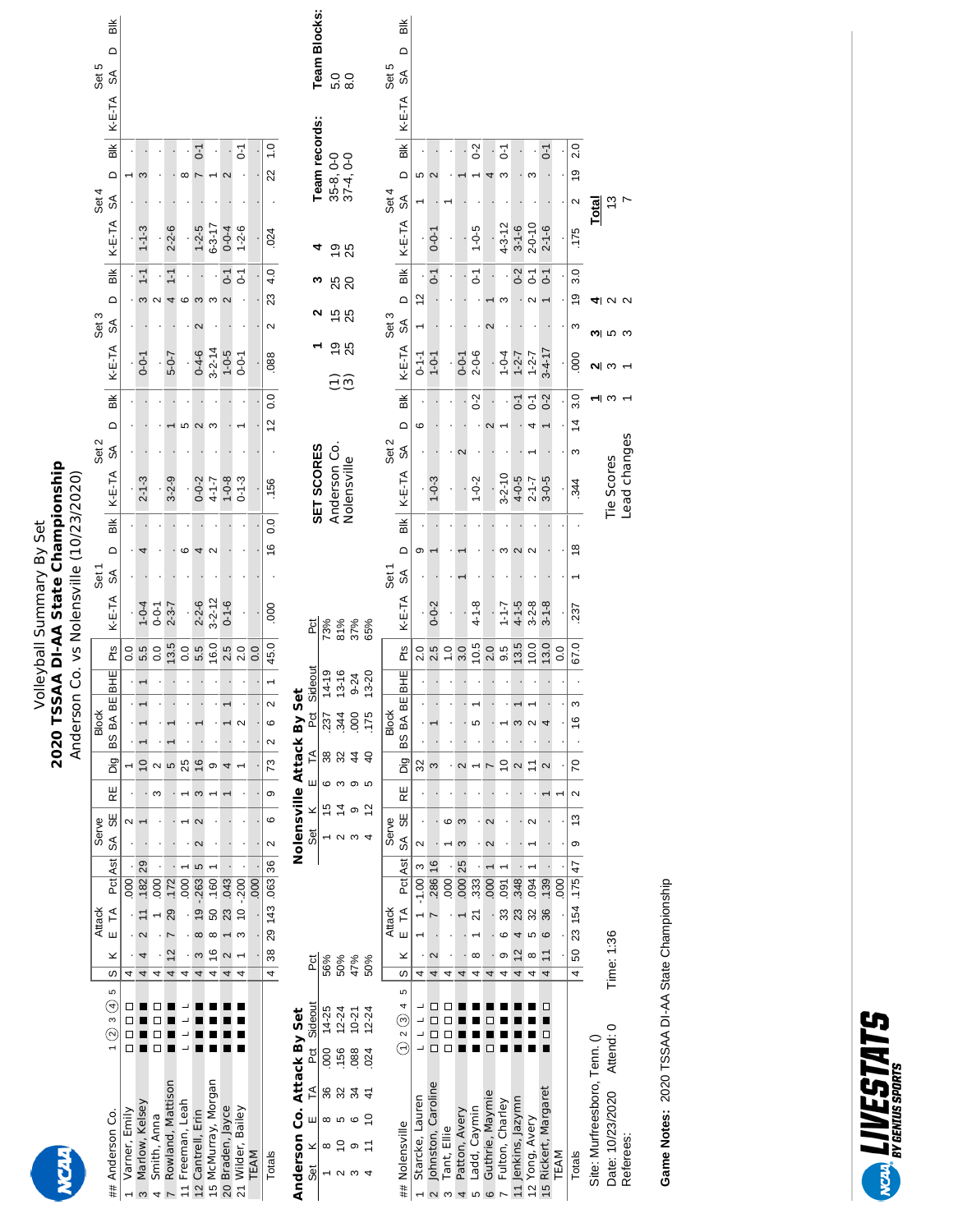# Enhanced Insights Summary<br>2020 TSSAA DI-AA State Championship<br>Anderson Co. vs Nolensville (10/23/2020) **2020 TSSAA DI-AA State Championship** Enhanced Insights Summary

Anderson Co. vs Nolensville (10/23/2020)

|                          |                    |                       |                      |               |                 |                 |                   |                   |                    |                 |                         |                |              |                              |                          |                      |                 |                 |                |                   |                   |                    |                 |                      |      |                 | Team Blocks:              | 5.0                | 8.0                      |                |     |        |                |  |  |
|--------------------------|--------------------|-----------------------|----------------------|---------------|-----------------|-----------------|-------------------|-------------------|--------------------|-----------------|-------------------------|----------------|--------------|------------------------------|--------------------------|----------------------|-----------------|-----------------|----------------|-------------------|-------------------|--------------------|-----------------|----------------------|------|-----------------|---------------------------|--------------------|--------------------------|----------------|-----|--------|----------------|--|--|
|                          |                    |                       |                      |               |                 |                 |                   |                   |                    |                 |                         |                |              |                              |                          |                      |                 |                 |                |                   |                   |                    |                 |                      |      |                 |                           |                    |                          |                |     |        |                |  |  |
|                          | Blk%               |                       |                      |               |                 |                 |                   | 4%                |                    | 4%              | 6%                      | 3%             |              |                              |                          |                      |                 |                 |                |                   |                   |                    |                 |                      |      |                 | Team records:             |                    |                          |                |     |        |                |  |  |
|                          | Err%               | 100%                  |                      |               |                 |                 |                   | 20%               | 17%                | 13%             | 11%                     | 14%            |              | RE FBSO%                     | 33%                      |                      |                 |                 |                | 33%               | 20%               |                    |                 | 20%                  |      | 26%             |                           | $35-8, 0-0$        | $37 - 4, 0 - 0$          |                |     |        |                |  |  |
|                          | K%                 |                       | 50%                  |               |                 | 86%             |                   | 24%               | 50%                | 25%             | 28%                     | 34%            | Reception    |                              |                          |                      |                 |                 |                |                   |                   |                    |                 |                      |      | $\sim$          |                           |                    |                          |                |     |        |                |  |  |
| <b>Transition Attack</b> | Pct                | $-1.000$              | .500                 |               | 000             | 857             |                   | 000               | 333                | .083            | 111                     | .163           |              | $\circ$                      | 27                       |                      |                 |                 |                | σ                 | 20                |                    |                 | $\overline{1}$       |      | 73              |                           |                    |                          |                |     |        |                |  |  |
|                          | $\tilde{E}$        | $\mathbf{\mathbf{r}}$ | 4                    |               |                 |                 |                   | 25                | 12                 | $\overline{24}$ | 18                      | 92             |              | SE%                          |                          |                      | 50%             | 25%             |                | 11%               |                   |                    | 13%             |                      |      | 14%             |                           | Ő,                 | 25                       |                |     |        |                |  |  |
|                          | $\frac{1}{100}$    |                       |                      |               |                 |                 |                   |                   |                    |                 | ᆏ                       | ω              |              | <b>Pct</b>                   | 1.000                    |                      | 500             | 750             |                | .889              | 1.000             |                    | .867            |                      |      | .862            | ∾                         | 25                 | $\overline{20}$          |                |     |        |                |  |  |
|                          | Εr                 | $\mathbf{\mathbf{r}}$ |                      |               |                 |                 |                   | ഗ                 |                    | w               | $\mathbf{\Omega}$       | $\mathbf{u}$   | Serve        | F                            | $\overline{2}$           |                      | $\overline{12}$ | $^{12}$         |                | 18                | 25                |                    | $\overline{15}$ |                      |      | 94              |                           | 10                 | 25                       |                |     |        |                |  |  |
|                          | ×                  |                       | $\sim$               |               |                 | 6               |                   | စ                 | $\circ$            | 6               | 5                       | 51             |              | 55                           |                          |                      | 6               | $\epsilon$      |                | $\mathbf 2$       |                   |                    | $\sim$          |                      |      | $\frac{1}{3}$   |                           | 空                  | 25                       |                |     |        |                |  |  |
|                          | Blk%               |                       |                      |               |                 |                 |                   |                   | 9%                 |                 | 6%                      | 3%             |              | SA                           | N                        |                      |                 | $\infty$        |                |                   |                   |                    |                 |                      |      | თ               |                           | Э                  | $\widehat{\mathfrak{S}}$ |                |     |        |                |  |  |
|                          | Err%               |                       |                      |               |                 | 7%              |                   |                   | 9%                 | 13%             | 11%                     | 8%             |              | ЬË                           |                          |                      |                 |                 |                |                   |                   |                    |                 |                      |      | w               |                           |                    |                          |                |     |        |                |  |  |
|                          | K%                 |                       |                      |               |                 | 14%             |                   | 38%               | 55%                | 25%             | 33%                     | 31%            | <b>Block</b> | BA2 BA3                      |                          |                      |                 |                 |                |                   |                   |                    |                 |                      |      |                 |                           |                    |                          |                |     |        |                |  |  |
|                          | 2d                 |                       | 000                  |               |                 | 071             |                   | 375               | 364                | 125             | 167                     | 194            |              |                              |                          |                      |                 |                 |                |                   |                   |                    |                 | 4                    |      | $\overline{16}$ |                           |                    |                          |                |     |        |                |  |  |
| First Ball Attack        | $\tilde{=}$        |                       | E                    |               |                 | $\overline{1}$  |                   | $\infty$          | $\Box$             | ${}^{\circ}$    | 18                      | 62             |              | BS                           |                          |                      |                 |                 |                |                   |                   |                    |                 |                      |      |                 | SET SCORES                | Anderson Co.       | Nolensville              |                |     | Total  | $\frac{3}{2}$  |  |  |
|                          | $\frac{1}{2}$      |                       |                      |               |                 |                 |                   |                   |                    |                 | 1                       | $\sim$         |              | <b>Pct</b>                   | 34%                      | 33%                  |                 | 50%             | 0%             | 14%               | 20%               | 0%                 | 27%             | 50%                  |      | 29%             |                           |                    |                          |                |     |        |                |  |  |
|                          | 띺                  |                       |                      |               |                 |                 |                   |                   |                    |                 |                         | 5              | Dig          | F                            | 32                       | S                    |                 | $\sim$          | $\overline{ }$ | $\overline{ }$    | $\overline{a}$    | $\sim$             | $\Box$          | $\sim$               |      | 70              |                           |                    |                          |                |     | 41 U V |                |  |  |
|                          | ×                  |                       |                      |               |                 | $\sim$          |                   | w                 | $\circ$            | $\sim$          | $\circ$                 | $\overline{0}$ |              | DТК                          | $\mathbf{1}$             |                      |                 |                 |                |                   | $\sim$            |                    | m               |                      |      | 20              |                           |                    |                          |                |     | ო სი ო |                |  |  |
|                          | Blk%               |                       |                      |               |                 |                 |                   | 3%                | 4%                 | 3%              | 6%                      | 3%             |              | Blk%                         |                          |                      |                 |                 |                |                   | 5%                |                    | 8%              | 7%                   |      | 5%              |                           | Time: 1:36         |                          |                |     | ៧ ຕ ∗  |                |  |  |
|                          | Err%               | 100%                  |                      |               |                 | 5%              |                   | 15%               | 13%                | 13%             | 11%                     | 12%            |              | Err%                         | 100%                     |                      |                 |                 |                |                   | 19%               | 17%                | 8%              | 7%                   |      | 13%             |                           |                    |                          |                |     | പ ന    |                |  |  |
|                          | K%                 |                       | 29%                  |               |                 | 38%             |                   | 27%               | 52%                | 25%             | 31%                     | 32%            |              | K%                           |                          | 50%                  |                 |                 | 83%            |                   | 24%               | 57%                | 42%             | 27%                  |      | 38%             | ○                         | $\overline{a}$ : 0 |                          |                |     |        |                |  |  |
|                          |                    |                       | .286                 |               | 000             | 333             |                   |                   | 348                | 094             | 139                     | 175            |              |                              | First Transition Attack  |                      |                 | 500             |                | 000               | 833               |                    | .000            | 500                  | .250 | 133             |                           | 203                |                          | Atten          |     |        |                |  |  |
| Attacking                | <b>Pct</b>         | $-1.000$              |                      |               |                 |                 |                   | 091               |                    |                 |                         |                |              | <b>PC</b>                    | $-1.000$                 |                      |                 |                 |                |                   |                   |                    |                 |                      |      |                 |                           |                    |                          |                |     |        |                |  |  |
|                          | ſA<br>ă            | $\blacksquare$        | $\overline{ }$       |               |                 | $\overline{2}1$ |                   | 33                | 23                 | 32              | 36<br>$\mathbf{\Omega}$ | 154<br>S       |              | $\tilde{H}$<br>$\frac{1}{2}$ | $\overline{\phantom{0}}$ | $\mathbf{\Omega}$    |                 |                 | G              |                   | $\overline{21}$   | 0                  | $\overline{12}$ | 15                   |      | 64<br>m         |                           |                    |                          |                |     |        |                |  |  |
|                          | 圧                  | ⊣                     |                      |               |                 |                 |                   | ъ                 | m                  | 4               | 4                       | 18             |              | Εr                           | ⊣                        |                      |                 |                 |                |                   | 4                 |                    |                 |                      |      | $\infty$        | Site: Murfreesboro, Tenn. | Date: 10/23/2020   | Referees:                |                |     |        | Tie Scores     |  |  |
|                          | ×                  |                       | $\sim$               |               |                 | $\infty$        |                   | G                 | 12                 | $\infty$        | 급                       | 50             |              | ⊻                            |                          |                      |                 |                 | m              |                   | ഥ                 | 4                  | LO              | 4                    |      | $\overline{24}$ |                           |                    |                          |                |     |        |                |  |  |
|                          | w                  | 4                     | 4                    | 4             | 4               | 4               | 4                 | 4                 | 4                  | 4               | 4                       | 4              |              | ഗ                            | 4                        | 4                    | 4               | 4               | 4              | 4                 | 4                 | 4                  | 4               | 4                    |      | 4               |                           |                    |                          |                |     |        |                |  |  |
|                          | Ю<br>4             |                       | □                    | □             |                 |                 |                   |                   |                    |                 |                         |                |              | Б<br>4                       |                          | ◻                    | ш               |                 |                |                   |                   |                    |                 | П                    |      |                 |                           | PS%                | 44%                      | 50%            | 52% | 50%    | 49%            |  |  |
|                          | ල<br>$\hat{\odot}$ |                       | □<br>□               | □<br>□        |                 |                 |                   |                   |                    |                 |                         |                |              | ල<br>$\sim$                  |                          | □                    |                 |                 |                |                   |                   |                    |                 |                      |      |                 |                           | FBSO%              | 44%                      | 23%            | 13% | 26%    | 26%            |  |  |
|                          |                    |                       | $\Box$               | □             |                 |                 |                   |                   |                    |                 |                         |                |              | $\overline{\in}$             |                          | □                    |                 |                 |                |                   |                   |                    |                 |                      |      |                 |                           |                    |                          |                |     |        |                |  |  |
|                          |                    |                       |                      |               |                 |                 |                   |                   |                    |                 |                         |                |              |                              |                          |                      |                 |                 |                |                   |                   |                    |                 |                      |      |                 |                           | ESO                | 72%                      | 77%            | 35% | 63%    | 59%            |  |  |
|                          |                    | 1 Starcke, Lauren     | 2 Johnston, Caroline |               | 4 Patton, Avery | 5 Ladd, Caymin  | 6 Guthrie, Maymie | 7 Fulton, Charley | 11 Jenkins, Jazymn |                 | 15 Rickert, Margaret    |                |              |                              | 1 Starcke, Lauren        | 2 Johnston, Caroline |                 |                 | 5 Ladd, Caymin | 6 Guthrie, Maymie | 7 Fulton, Charley | 11 Jenkins, Jazymn |                 | 15 Rickert, Margaret |      |                 |                           | <b>SO%</b>         | 74%                      | 81%            | 38% | 65%    | 62%            |  |  |
|                          |                    |                       |                      | 3 Tant, Ellie |                 |                 |                   |                   |                    | 12 Yong, Avery  |                         |                |              | ##Nolensville                |                          |                      | 3 Tant, Ellie   | 4 Patton, Avery |                |                   |                   |                    | 12 Yong, Avery  |                      |      |                 | ## Nolensville            | SO                 | $\overline{1}$           | $\overline{1}$ |     | 13     | $\overline{6}$ |  |  |
|                          | ##Nolensville      |                       |                      |               |                 |                 |                   |                   |                    |                 |                         |                |              |                              |                          |                      |                 |                 |                |                   |                   |                    |                 |                      | Team |                 |                           |                    |                          |                | G   |        |                |  |  |

DTK = Dig To Kill  $BA2 = Block\ As$ sist with 2  $BA3 = Block\ As$ sist with 3  $PS = Points\ corin g$  FBSO = First Ball on SideOut SO = Side out won  $ESO = Eamed\ S$ ide out SO = Side out won ESO = Earned side out FBSO = First Ball on SideOut PS = Points scoring Blk = Attack blocked  $\quad$  DTK = Dig To Kill  $\quad$  BA2 = Block Assist with 2  $\quad$  BA3 = Block Assist with 3 Err = Attack in Net or Out  $\qquad$  Blk = Attack blocked  $\qquad$  DTK = Dig To Kill  $Blk = Attack blocked$ Err = Attack in Net or Out

ო ს ო  $\begin{array}{cccc} 1 & 1 & 3 & 2 \end{array}$ 

Tie Scores Lead changes